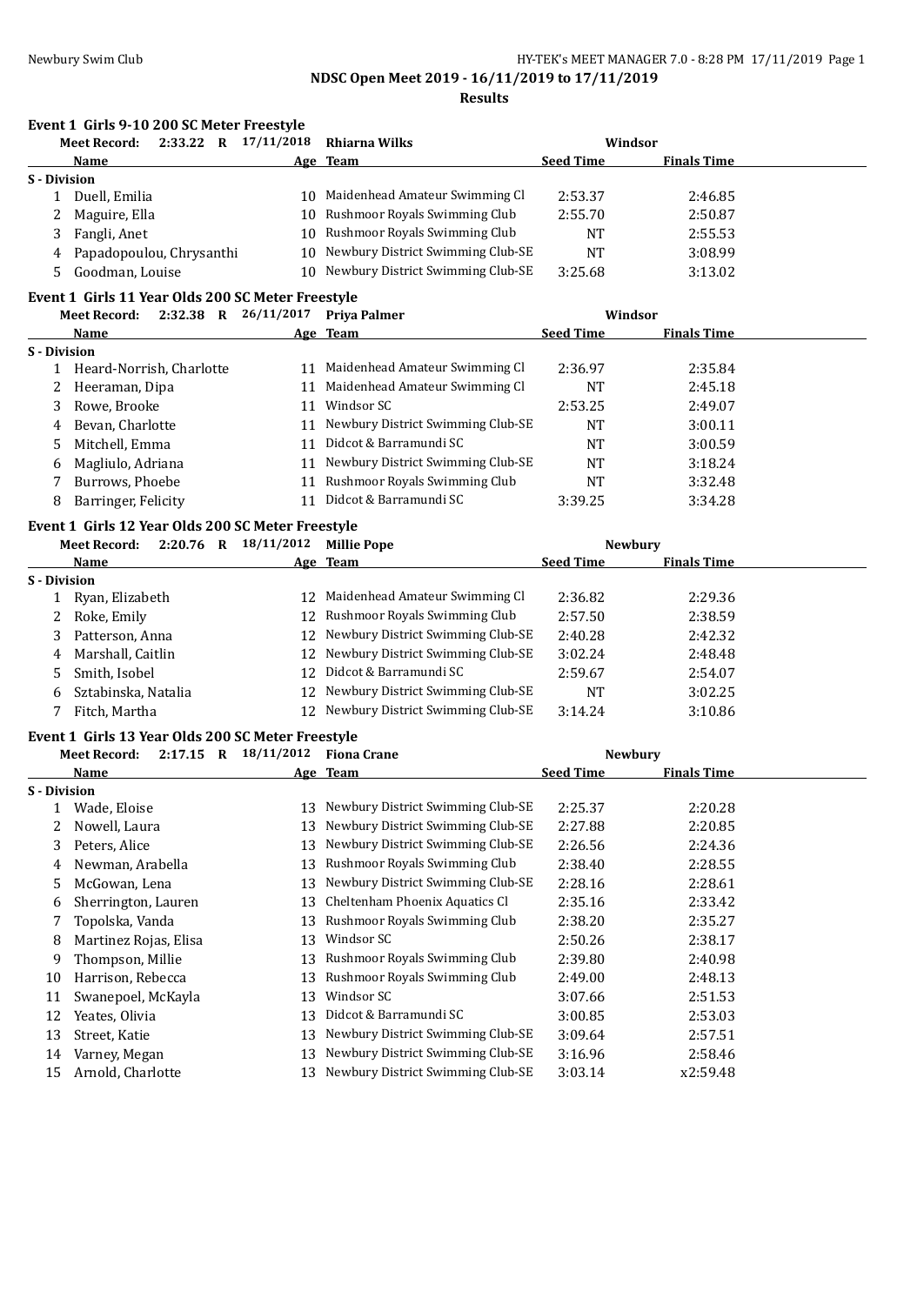**Results**

## **Event 1 Girls 14 Year Olds 200 SC Meter Freestyle**

|                     | <b>Meet Record:</b>     | 2:17.16 | R | 17/11/2018 | <b>Rosie Harrison</b>                |                  | Newbury-SE         |  |
|---------------------|-------------------------|---------|---|------------|--------------------------------------|------------------|--------------------|--|
|                     | Name                    |         |   |            | Age Team                             | <b>Seed Time</b> | <b>Finals Time</b> |  |
| <b>S</b> - Division |                         |         |   |            |                                      |                  |                    |  |
|                     | Bevan, Livvy            |         |   |            | 14 Newbury District Swimming Club-SE | 2:18.44          | 2:16.29R           |  |
| 2                   | Green, Eilidh           |         |   | 14         | Windsor SC                           | 2:20.17          | 2:17.78            |  |
| 3                   | Humphreys, Georgia      |         |   |            | 14 Newbury District Swimming Club-SE | 2:20.50          | 2:19.01            |  |
| 4                   | Apps, Lily              |         |   |            | 14 Newbury District Swimming Club-SE | 2:24.54          | 2:20.74            |  |
| 5.                  | Quesada-Getgood, Izzy   |         |   |            | 14 Newbury District Swimming Club-SE | 2:36.28          | 2:33.12            |  |
| 6                   | Storck-Wihlidal, Claire |         |   |            | 14 Didcot & Barramundi SC            | 2:35.85          | 2:38.51            |  |
|                     | Sharp, Halley           |         |   | 14         | Newbury District Swimming Club-SE    | 3:00.25          | 2:39.78            |  |
| 8                   | Link, Emily             |         |   | 14         | Didcot & Barramundi SC               | 3:27.60          | 3:19.60            |  |

## **Event 1 Girls 15 & Over 200 SC Meter Freestyle**

|              | <b>Meet Record:</b> | 2:16.31 R | 17/11/2018 | <b>Ruth E Wyatt</b>                  |                  | Newbury-SE         |  |
|--------------|---------------------|-----------|------------|--------------------------------------|------------------|--------------------|--|
|              | Name                |           |            | Age Team                             | <b>Seed Time</b> | <b>Finals Time</b> |  |
| S - Division |                     |           |            |                                      |                  |                    |  |
|              | Barlow, Freya       |           |            | 15 Newbury District Swimming Club-SE | 2:16.64          | 2:16.62            |  |
| 2            | Hepworth, Emma      |           | 17         | Windsor SC                           | 2:12.06          | 2:17.60            |  |
| 3            | Hill, Naia          |           |            | 15 Windsor SC                        | 2:23.34          | 2:20.50            |  |
| 4            | Crane, Elspeth      |           |            | 15 Newbury District Swimming Club-SE | 2:22.04          | 2:24.78            |  |
|              | 5 McFadden, Niamh   |           |            | 15 Rushmoor Royals Swimming Club     | 2:28.10          | 2:30.52            |  |
| 6            | Matthews, Imogen    |           |            | 15 Newbury District Swimming Club-SE | 2:31.19          | 2:32.41            |  |
|              | Brown, Rebecca      |           |            | 15 Didcot & Barramundi SC            | 2:33.56          | 2:34.63            |  |
| 8            | Day, Heather        |           |            | 15 Didcot & Barramundi SC            | 2:41.14          | 2:36.49            |  |
| 9            | Arrowsmith, Lucy    |           |            | 15 Didcot & Barramundi SC            | 2:54.37          | 2:53.75            |  |

#### **Event 2 Boys 9-10 200 SC Meter Backstroke**

|              | <b>Meet Record:</b> |     | 3:16.43 R 17/11/2018 Sion Mas Perello | Windsor          |                    |  |
|--------------|---------------------|-----|---------------------------------------|------------------|--------------------|--|
|              | Name                |     | Age Team                              | <b>Seed Time</b> | <b>Finals Time</b> |  |
| S - Division |                     |     |                                       |                  |                    |  |
|              | Collacott, Joshua   | q   | Windsor SC                            | 3:08.14          | 3:05.67R           |  |
|              | 2 Eaton, Finbarr    | 10  | Windsor SC                            | 3:20.44          | 3:14.74R           |  |
|              | Owen, James         | 10  | Windsor SC                            | 3:23.91          | 3:15.43R           |  |
|              | 4 Gohil, Jay        | 10. | Windsor SC                            | 3:27.13          | 3:21.01            |  |
|              | 5 McFadden, Finian  | 10  | Rushmoor Royals Swimming Club         | 3:22.70          | 3:22.57            |  |

#### **Event 2 Boys 11 Year Olds 200 SC Meter Backstroke**

|              | <b>Meet Record:</b> |    | $2:36.30$ R $17/11/2018$ Christopher Emberlin |                  | Newbury-SE         |  |
|--------------|---------------------|----|-----------------------------------------------|------------------|--------------------|--|
|              | Name                |    | Age Team                                      | <b>Seed Time</b> | <b>Finals Time</b> |  |
| S - Division |                     |    |                                               |                  |                    |  |
|              | Charley, Ethan      |    | 11 Maidenhead Amateur Swimming Cl             | 2:58.84          | 2:47.30            |  |
|              | Papworth, Daniel    |    | 11 Rushmoor Royals Swimming Club              | 2:55.20          | 2:52.35            |  |
|              | Pike, James         |    | Windsor SC                                    | 2:59.49          | 3:00.47            |  |
|              | 4 Swanepoel, Ralph  | 11 | Windsor SC                                    | 3:36.31          | 3:19.01            |  |

### **Event 2 Boys 12 Year Olds 200 SC Meter Backstroke**

|              | Meet Record:          | 2:51.89 R 17/11/2018 Toby Davies |                                      |                  | Windsor            |  |
|--------------|-----------------------|----------------------------------|--------------------------------------|------------------|--------------------|--|
|              | Name                  |                                  | Age Team                             | <b>Seed Time</b> | <b>Finals Time</b> |  |
|              | <b>NFT</b> - Division |                                  |                                      |                  |                    |  |
|              | Emberlin, Christopher |                                  | 12 Newbury District Swimming Club-SE | 2:32.03          | 2:28.06R           |  |
| S - Division |                       |                                  |                                      |                  |                    |  |
|              | Owen, William         | 12 <sup>1</sup>                  | Windsor SC                           | 2:42.50          | 2:39.50R           |  |
|              | 2 Channing, Cayden    |                                  | 12 Rushmoor Royals Swimming Club     | NΤ               | 3:12.28            |  |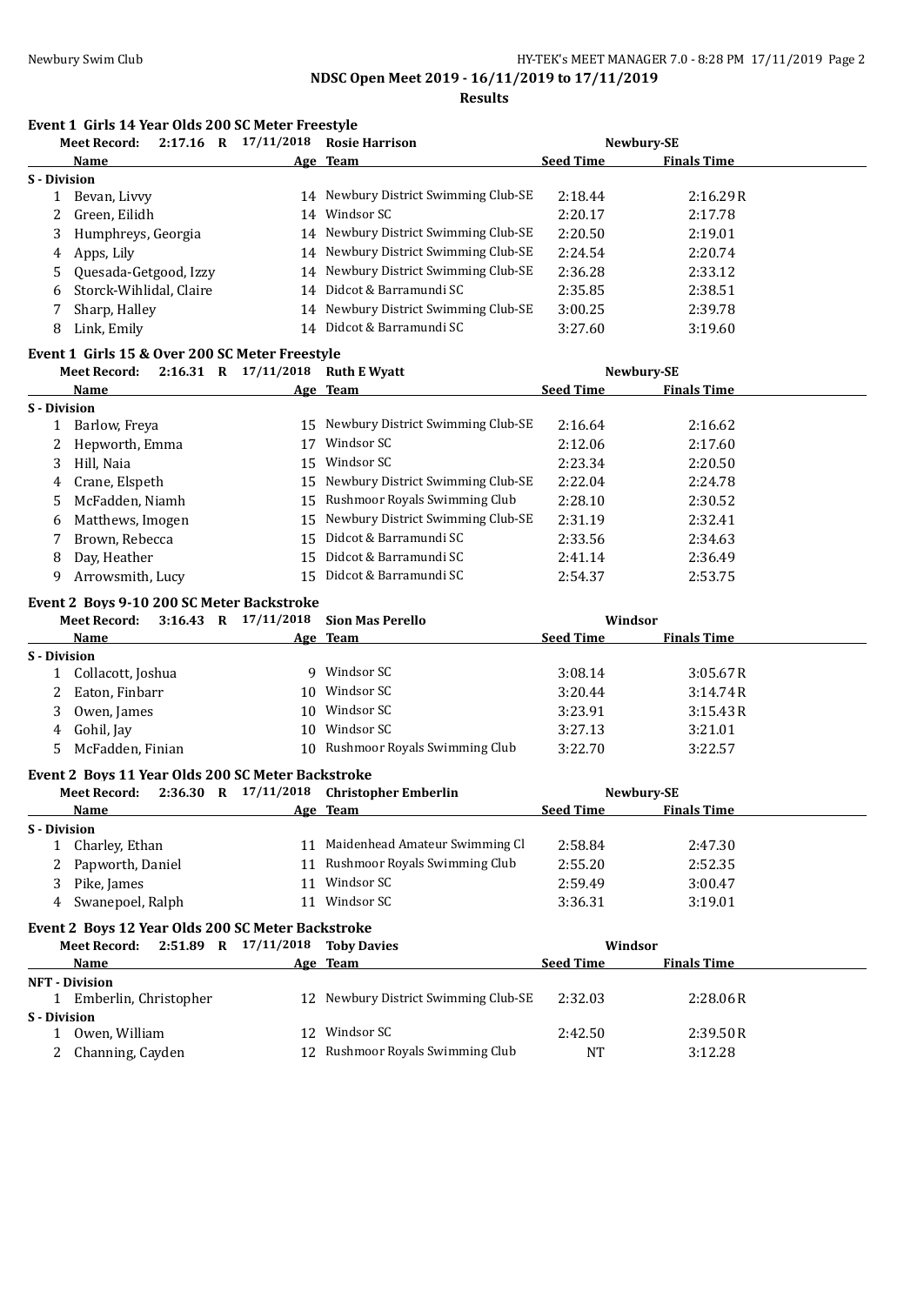**NDSC Open Meet 2019 - 16/11/2019 to 17/11/2019 Results**

| S - Division  (Event 2 Boys 12 Year Olds 200 SC Meter Backstroke)<br>Name |    | Age Team                                                                           | <b>Seed Time</b> | <b>Finals Time</b> |
|---------------------------------------------------------------------------|----|------------------------------------------------------------------------------------|------------------|--------------------|
| --- Middleton, Theo                                                       |    | 12 Bolton SC                                                                       | 2:47.96          | X2:46.99           |
| <b>Non-Award Division</b>                                                 |    |                                                                                    |                  |                    |
| --- Sherrington, Kai                                                      |    | 12 Cheltenham Phoenix Aquatics Cl                                                  | 3:18.07          | DQ                 |
|                                                                           |    | 6.4 More than one single or double simultaneous arm pull used to initiate the turn |                  |                    |
| Event 2 Boys 13 Year Olds 200 SC Meter Backstroke                         |    |                                                                                    |                  |                    |
| <b>Meet Record:</b>                                                       |    | 2:34.05 R 17/11/2018 Edwin Ivanescu                                                | Windsor          |                    |
| Name                                                                      |    | Age Team                                                                           | <b>Seed Time</b> | <b>Finals Time</b> |
| S - Division                                                              |    |                                                                                    |                  |                    |
| 1 Davies, Toby                                                            |    | 13 Windsor SC                                                                      | 2:37.26          | 2:36.52            |
| 2<br>Brandon, Luke                                                        |    | 13 Newbury District Swimming Club-SE                                               | 2:38.48          | 2:38.53            |
| Mellor, Ollie<br>3                                                        |    | 13 Rushmoor Royals Swimming Club                                                   | 2:45.40          | 2:46.21            |
| Owoo, Joshua<br>4                                                         |    | 13 Maidenhead Amateur Swimming Cl                                                  | 2:53.02          | 2:47.34            |
| Rowe, Elliot<br>5.                                                        |    | 13 Windsor SC                                                                      | <b>NT</b>        | 2:52.94            |
| Tsui, On Bong<br>6                                                        |    | 13 Didcot & Barramundi SC                                                          | 3:05.30          | 3:05.90            |
|                                                                           |    |                                                                                    |                  |                    |
| Event 2 Boys 14 Year Olds 200 SC Meter Backstroke                         |    |                                                                                    |                  |                    |
| Meet Record: 2:42.18 R 17/11/2018 James Hargreaves                        |    |                                                                                    | Windsor          |                    |
| Name                                                                      |    | Age Team                                                                           | <b>Seed Time</b> | <b>Finals Time</b> |
| <b>S</b> - Division<br>1 Ivanescu, Edwin                                  |    | 14 Windsor SC                                                                      | 2:23.97          | 2:25.25R           |
| Wilks, Aaron                                                              |    | 14 Windsor SC                                                                      | 2:39.06          | 2:32.53R           |
| 3 Henderson, Isaac                                                        |    | 14 Cheltenham Phoenix Aquatics Cl                                                  | 2:54.32          | 2:46.95            |
|                                                                           |    |                                                                                    |                  |                    |
| Event 2 Boys 15 & Over 200 SC Meter Backstroke                            |    |                                                                                    |                  |                    |
| Name                                                                      |    | Age Team                                                                           | <b>Seed Time</b> | <b>Finals Time</b> |
| S - Division                                                              |    |                                                                                    |                  |                    |
| 1 Stearn, Callum                                                          |    | 17 Windsor SC                                                                      | 2:15.10          | 2:14.99            |
| 2 Hargreaves, James                                                       |    | 15 Windsor SC                                                                      | 2:38.21          | 2:36.36            |
| 3 Fitch, Chris                                                            |    | 51 Newbury District Swimming Club-SE                                               | 2:48.30          | 2:44.34            |
| Event 3 Girls 9-10 100 SC Meter Butterfly                                 |    |                                                                                    |                  |                    |
| 1:27.85 R 26/11/2017<br><b>Meet Record:</b>                               |    | <b>Kirsten Fraser</b>                                                              | <b>NEWS</b>      |                    |
| Name                                                                      |    | Age Team                                                                           | <b>Seed Time</b> | <b>Finals Time</b> |
| <b>S</b> - Division                                                       |    |                                                                                    |                  |                    |
| 1 Duell, Emilia                                                           |    | 10 Maidenhead Amateur Swimming Cl                                                  | 1:35.35          | 1:35.22            |
| Event 3 Girls 11 Year Olds 100 SC Meter Butterfly                         |    |                                                                                    |                  |                    |
| Meet Record: 1:25.57 R 17/11/2013 Holly Hutchins                          |    |                                                                                    | <b>NEWS</b>      |                    |
| <u>Name</u>                                                               |    | Age Team                                                                           | <b>Seed Time</b> | <b>Finals Time</b> |
| <b>S</b> - Division                                                       |    |                                                                                    |                  |                    |
| 1 Croxford, Miah                                                          |    | 11 Maidenhead Amateur Swimming Cl                                                  | 1:28.27          | 1:23.03R           |
| Heard-Norrish, Charlotte<br>2                                             | 11 | Maidenhead Amateur Swimming Cl                                                     | 1:25.77          | 1:26.49            |
| Bevan, Charlotte<br>3                                                     |    | 11 Newbury District Swimming Club-SE                                               | <b>NT</b>        | 1:32.88            |
|                                                                           |    |                                                                                    |                  |                    |
| Event 3 Girls 12 Year Olds 100 SC Meter Butterfly                         |    |                                                                                    |                  |                    |
| <b>Meet Record:</b><br>1:21.27 R 26/11/2017                               |    | <b>Molly Leamon</b>                                                                | Windsor          |                    |
| Name                                                                      |    | Age Team                                                                           | <b>Seed Time</b> | <b>Finals Time</b> |
| <b>S</b> - Division                                                       |    |                                                                                    |                  |                    |
| Shanahan, Aoife<br>1                                                      | 12 | Newbury District Swimming Club-SE                                                  | 1:28.96          | 1:19.86R           |
| Fletcher, Caitlin<br>2                                                    | 12 | Rushmoor Royals Swimming Club                                                      | 1:32.10          | 1:27.75            |
| Westbury, Emily<br>3                                                      | 12 | Newbury District Swimming Club-SE                                                  | NT               | 1:31.98            |
| Magliulo, Elli<br>4                                                       |    | 12 Newbury District Swimming Club-SE                                               | 1:34.32          | 1:34.53            |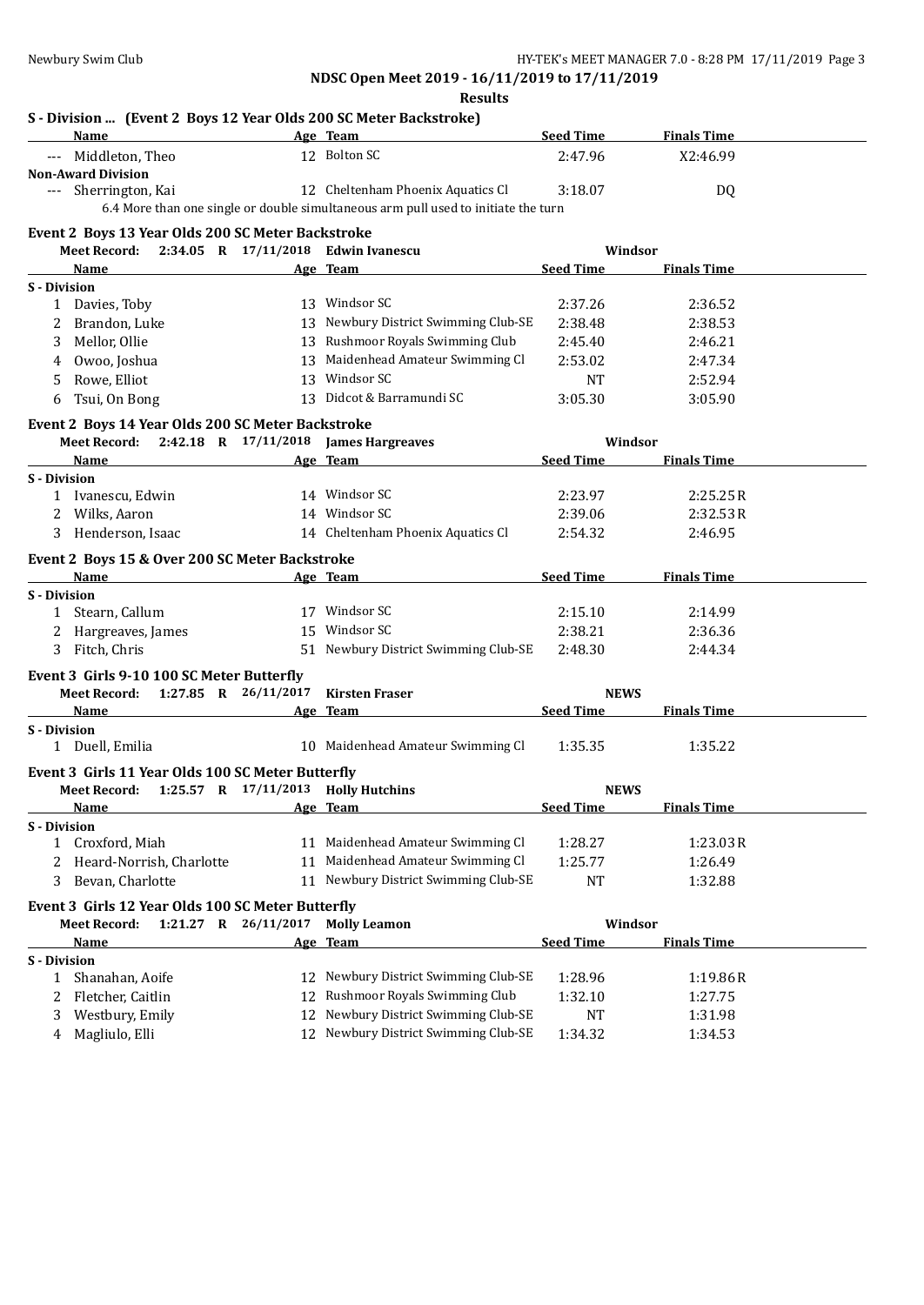## **Results**

## **S - Division ... (Event 3 Girls 12 Year Olds 100 SC Meter Butterfly)**

|              | Name                                                                     |                        | Age Team                             | <b>Seed Time</b> | <b>Finals Time</b> |  |
|--------------|--------------------------------------------------------------------------|------------------------|--------------------------------------|------------------|--------------------|--|
|              | 5 Reeves, Alyssa                                                         |                        | 12 Didcot & Barramundi SC            | <b>NT</b>        | 1:39.33            |  |
|              | Event 3 Girls 13 Year Olds 100 SC Meter Butterfly                        |                        |                                      |                  |                    |  |
|              | <b>Meet Record:</b>                                                      | 1:14.33 R $26/11/2017$ | <b>Freya Barlow</b>                  | <b>NEWS</b>      |                    |  |
|              | Name                                                                     |                        | Age Team                             | <b>Seed Time</b> | <b>Finals Time</b> |  |
| S - Division |                                                                          |                        |                                      |                  |                    |  |
| 1            | Nowell, Laura                                                            |                        | 13 Newbury District Swimming Club-SE | 1:25.18          | 1:16.38            |  |
|              | Newman, Arabella                                                         |                        | 13 Rushmoor Royals Swimming Club     | 1:26.90          | 1:19.01            |  |
| 3            | Topolska, Vanda                                                          |                        | 13 Rushmoor Royals Swimming Club     | 1:26.00          | 1:26.31            |  |
| 4            | Purkiss, Elizabeth                                                       |                        | 13 Rushmoor Royals Swimming Club     | 1:24.60          | 1:27.77            |  |
| 5            | Martinez Rojas, Elisa                                                    |                        | 13 Windsor SC                        | 1:43.62          | 1:39.59            |  |
| 6            | Varney, Megan                                                            |                        | 13 Newbury District Swimming Club-SE | <b>NT</b>        | 1:39.68            |  |
|              |                                                                          |                        |                                      |                  |                    |  |
|              | Event 3 Girls 14 Year Olds 100 SC Meter Butterfly<br><b>Meet Record:</b> |                        | 1:09.82 R 17/11/2013 Poppy Concannon | <b>DABS</b>      |                    |  |
|              | Name                                                                     |                        |                                      | <b>Seed Time</b> | <b>Finals Time</b> |  |
| S - Division |                                                                          |                        | Age Team                             |                  |                    |  |
|              | 1 Humphreys, Georgia                                                     |                        | 14 Newbury District Swimming Club-SE | 1:15.63          | 1:17.04            |  |
| 2            | Green, Eilidh                                                            |                        | 14 Windsor SC                        | 1:18.13          | 1:19.33            |  |
| 3            | Apps, Lily                                                               |                        | 14 Newbury District Swimming Club-SE | 1:20.75          | 1:20.08            |  |
|              |                                                                          |                        |                                      |                  |                    |  |
|              | Event 3 Girls 15 & Over 100 SC Meter Butterfly                           |                        |                                      |                  |                    |  |
|              | Meet Record:                                                             | 1:11.21 R $17/11/2018$ | <b>Ruth E Wyatt</b>                  |                  | Newbury-SE         |  |
|              | Name                                                                     |                        | Age Team                             | <b>Seed Time</b> | <b>Finals Time</b> |  |
| S - Division |                                                                          |                        | 15 Newbury District Swimming Club-SE |                  |                    |  |
|              | Barlow, Freya                                                            |                        | 15 Newbury District Swimming Club-SE | 1:09.97          | 1:10.61R           |  |
| 2            | Matthews, Imogen                                                         |                        | 15 Newbury District Swimming Club-SE | 1:12.42          | 1:14.33            |  |
| 3            | Delaney, Bethan                                                          |                        | Windsor SC                           | 1:15.76          | 1:18.31            |  |
| 4            | Hill, Naia                                                               | 15                     | Didcot & Barramundi SC               | 1:24.32          | 1:19.84            |  |
| 5            | Brown, Rebecca                                                           | 15                     |                                      | 1:27.03          | 1:31.56            |  |
| 6            | Arrowsmith, Lucy                                                         |                        | 15 Didcot & Barramundi SC            | 1:31.06          | 1:33.29            |  |
|              | Event 4 Boys 9-10 100 SC Meter Freestyle                                 |                        |                                      |                  |                    |  |
|              | 1:10.92 R $26/11/2017$<br><b>Meet Record:</b>                            |                        | <b>Max Maleham</b>                   | <b>NEWS</b>      |                    |  |
|              | Name                                                                     |                        | Age Team                             | <b>Seed Time</b> | <b>Finals Time</b> |  |
| S - Division |                                                                          |                        |                                      |                  |                    |  |
| 1            | Walshaw, Oscar                                                           |                        | 10 Rushmoor Royals Swimming Club     | 1:17.40          | 1:13.31            |  |
| 2            | Lau, Bryan                                                               |                        | 10 Newbury District Swimming Club-SE | 1:19.40          | 1:18.71            |  |
| 3            | Collacott, Joshua                                                        |                        | 9 Windsor SC                         | 1:23.73          | 1:19.46            |  |
|              | 4 McFadden, Finian                                                       |                        | 10 Rushmoor Royals Swimming Club     | 1:23.10          | 1:21.05            |  |
| 5            | Leach, Daniel                                                            |                        | 10 Newbury District Swimming Club-SE | 1:25.93          | 1:21.24            |  |
| 6            | Eaton, Finbarr                                                           |                        | 10 Windsor SC                        | 1:23.38          | 1:23.56            |  |
| 7            | Owen, James                                                              |                        | 10 Windsor SC                        | 1:29.28          | 1:26.45            |  |
| 8            | Gohil, Jay                                                               | 10                     | Windsor SC                           | 1:30.32          | 1:29.04            |  |
| 9            | Mottram, Edward                                                          | 10                     | Windsor SC                           | 1:38.26          | 1:33.89            |  |
| 10           | Hancock, Harvey                                                          | 10                     | Didcot & Barramundi SC               | 1:40.33          | 1:38.58            |  |
| 11           | Grayson, Barnaby                                                         | 10                     | Newbury District Swimming Club-SE    | NT               | 1:40.38            |  |
| 12           | Patterson, Oliver                                                        |                        | 9 Newbury District Swimming Club-SE  | <b>NT</b>        | 1:44.91            |  |
| 13           | Legge, Joseph                                                            | 9                      | Rushmoor Royals Swimming Club        | 1:47.00          | 1:46.02            |  |
| 14           | Reeves, Jake                                                             | 10                     | Didcot & Barramundi SC               | NT               | 1:48.13            |  |
| 15           | Fitch, Amos                                                              | 10                     | Newbury District Swimming Club-SE    | NT               | 1:52.39            |  |
| 16           | Dhall, Abinav                                                            |                        | 10 Slough & Eton Dolphins            | 2:38.80          | 2:11.11            |  |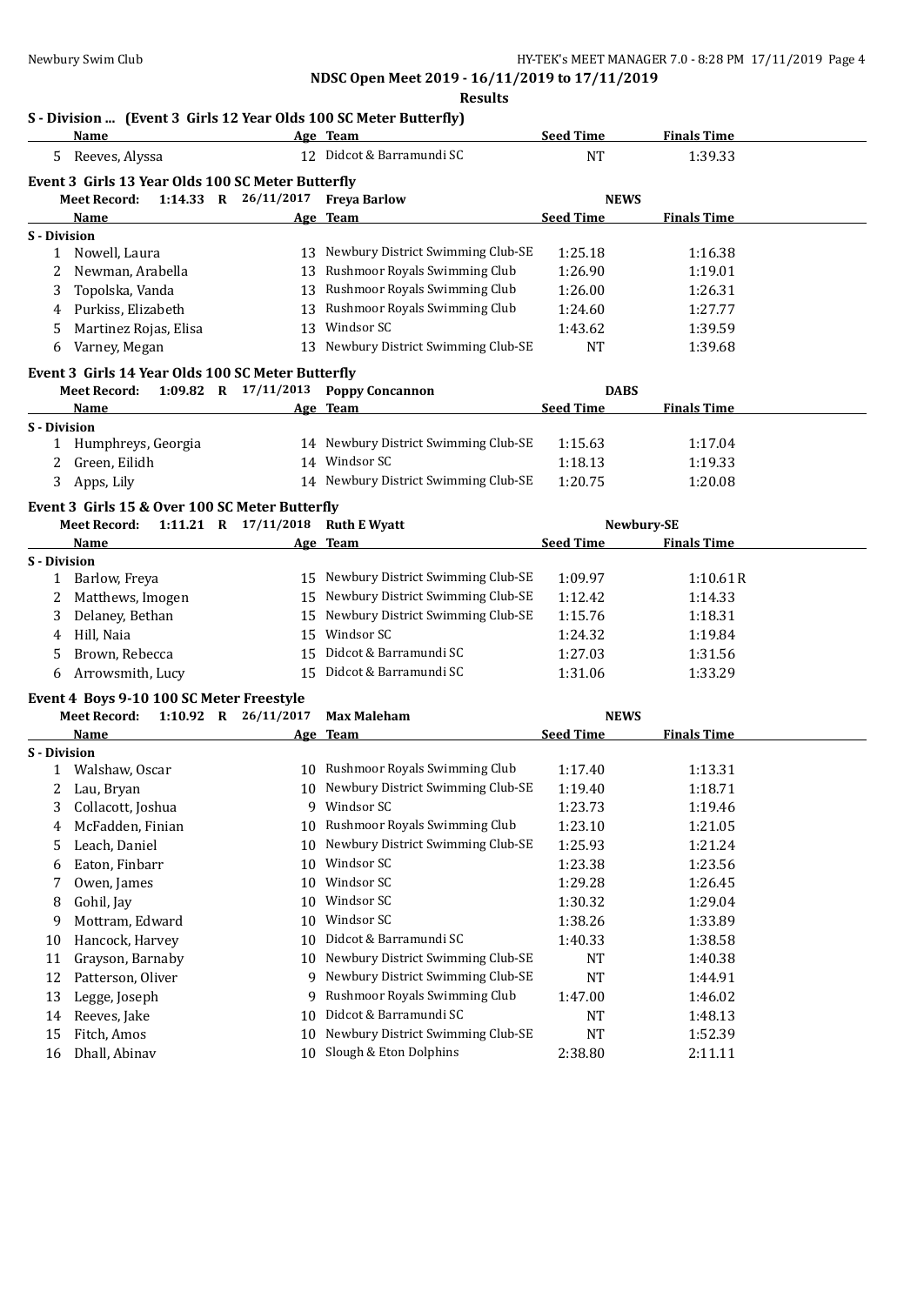### **Results**

## **Non-Award Division ... (Event 4 Boys 9-10 100 SC Meter Freestyle)**

|              | NON-AWAI'U DIVISION  [EVENT 4 BOYS 9-10 TOO SC METEL FIFESTYLE]<br><b>Name</b> |                                  | Age Team                             | <b>Seed Time</b> | <b>Finals Time</b> |  |
|--------------|--------------------------------------------------------------------------------|----------------------------------|--------------------------------------|------------------|--------------------|--|
|              | <b>Non-Award Division</b>                                                      |                                  |                                      |                  |                    |  |
|              | --- Jadeja, Aryan                                                              |                                  | 10 Windsor SC                        | <b>NT</b>        | <b>NS</b>          |  |
|              | Event 4 Boys 11 Year Olds 100 SC Meter Freestyle                               |                                  |                                      |                  |                    |  |
|              | <b>Meet Record:</b>                                                            | 1:09.32 R 16/11/2014 Geo Ratouly |                                      | <b>WWHSC</b>     |                    |  |
|              | Name                                                                           |                                  | Age Team                             | <b>Seed Time</b> | <b>Finals Time</b> |  |
| S - Division |                                                                                |                                  |                                      |                  |                    |  |
| 1            | Pike, James                                                                    |                                  | 11 Windsor SC                        | 1:12.04          | 1:10.93            |  |
| 2            | Papworth, Daniel                                                               |                                  | 11 Rushmoor Royals Swimming Club     | 1:13.00          | 1:12.29            |  |
| 3            | Cook, Oliver                                                                   |                                  | 11 Maidenhead Amateur Swimming Cl    | 1:13.00          | 1:13.53            |  |
| 4            | Mandal, Oviyan                                                                 |                                  | 11 Slough & Eton Dolphins            | 1:21.94          | 1:15.74            |  |
| 5            | Kucharskas, Nicholas                                                           |                                  | 11 Windsor SC                        | 1:25.29          | 1:20.70            |  |
| 6            | Cook, Laurence                                                                 |                                  | 11 Newbury District Swimming Club-SE | 1:27.96          | 1:22.30            |  |
| 7            | Swanepoel, Ralph                                                               | 11                               | Windsor SC                           | 1:25.37          | 1:25.69            |  |
| 8            | Howes, Cameron                                                                 |                                  | 11 Didcot & Barramundi SC            | 1:33.63          | 1:32.95            |  |
| 9            | Quinn, Will                                                                    |                                  | 11 Newbury District Swimming Club-SE | 1:38.76          | 1:33.82            |  |
| 10           | Syed, Taher                                                                    |                                  | 11 Slough & Eton Dolphins            | NT               | 1:51.34            |  |
|              | Event 4 Boys 12 Year Olds 100 SC Meter Freestyle                               |                                  |                                      |                  |                    |  |
|              | <b>Meet Record:</b>                                                            | 1:04.39 R 18/11/2012 Ryan Sitton |                                      |                  | Newbury            |  |
|              | Name                                                                           |                                  | Age Team                             | <b>Seed Time</b> | <b>Finals Time</b> |  |
| S - Division |                                                                                |                                  |                                      |                  |                    |  |
| $\mathbf{1}$ | Supov, Anton                                                                   |                                  | 12 Maidenhead Amateur Swimming Cl    | 1:12.51          | 1:10.55            |  |
| 2            | Owen, William                                                                  |                                  | 12 Windsor SC                        | 1:11.67          | 1:10.66            |  |
| 3            | Mottram, Joseph                                                                |                                  | 12 Windsor SC                        | 1:09.99          | 1:11.05            |  |
| 4            | McIntyre, Gabriel                                                              |                                  | 12 Windsor SC                        | 1:14.62          | 1:13.35            |  |
| 5            | Philippidis, Loukas                                                            |                                  | 12 Windsor SC                        | 1:12.48          | 1:13.48            |  |
| 6            | Sherrington, Kai                                                               |                                  | 12 Cheltenham Phoenix Aquatics Cl    | 1:19.27          | 1:13.91            |  |
| 7            | Paul, Kamran                                                                   | 12                               | Newbury District Swimming Club-SE    | 1:18.75          | 1:14.66            |  |
| 8            | Leslie, Rory                                                                   |                                  | 12 Didcot & Barramundi SC            | <b>NT</b>        | 1:16.47            |  |
| 9            | Narayanan, Yuvaa                                                               |                                  | 12 Newbury District Swimming Club-SE | 1:29.13          | 1:25.06            |  |
| $*10$        | Buckingham, Luke                                                               | 12                               | Rushmoor Royals Swimming Club        | 1:24.50          | 1:20.76            |  |
| $*10$        | Carter, Zachary                                                                | 12                               | Newbury District Swimming Club-SE    | NT               | 1:51.58            |  |
| $---$        | Riabyi, Kostia                                                                 | 12                               | Newbury District Swimming Club-SE    | 1:12.39          | X1:08.51           |  |
| $---$        | Middleton, Theo                                                                |                                  | 12 Bolton SC                         | 1:12.57          | X1:11.78           |  |
|              | <b>Non-Award Division</b>                                                      |                                  |                                      |                  |                    |  |
|              | 1 Leach, Jamie                                                                 |                                  | 12 Newbury District Swimming Club-SE | 1:03.39          | 1:01.97R           |  |
|              | Event 4 Boys 13 Year Olds 100 SC Meter Freestyle                               |                                  |                                      |                  |                    |  |
|              | <b>Meet Record:</b>                                                            | $1:02.13$ R $26/11/2017$         | <b>William Oxley</b>                 | <b>NEWS</b>      |                    |  |
|              | Name                                                                           |                                  | Age Team                             | <b>Seed Time</b> | <b>Finals Time</b> |  |
| S - Division |                                                                                |                                  |                                      |                  |                    |  |
| 1            | Brandon, Luke                                                                  |                                  | 13 Newbury District Swimming Club-SE | 1:05.15          | 1:04.17            |  |
| 2            | Nicholson, Charlie                                                             | 13                               | Rushmoor Royals Swimming Club        | 1:07.30          | 1:07.42            |  |
| 3            | Owoo, Joshua                                                                   | 13                               | Maidenhead Amateur Swimming Cl       | 1:12.40          | 1:08.07            |  |
| 4            | Rowe, Elliot                                                                   | 13                               | Windsor SC                           | 1:12.24          | 1:11.20            |  |
| 5            | Johnson, Morgan                                                                |                                  | 13 Newbury District Swimming Club-SE | 1:15.59          | 1:11.47            |  |
|              |                                                                                |                                  |                                      |                  |                    |  |

6 Mellor, Ollie 13 Rushmoor Royals Swimming Club 1:08.60 1:11.56 7 Holland, James 13 Newbury District Swimming Club-SE 1:17.88 1:14.86 8 Tsui, On Bong 13 Didcot & Barramundi SC 1:17.12 1:18.71 9 Fikremariam-Gordon, Ezana 13 Didcot & Barramundi SC 1:28.03 1:20.58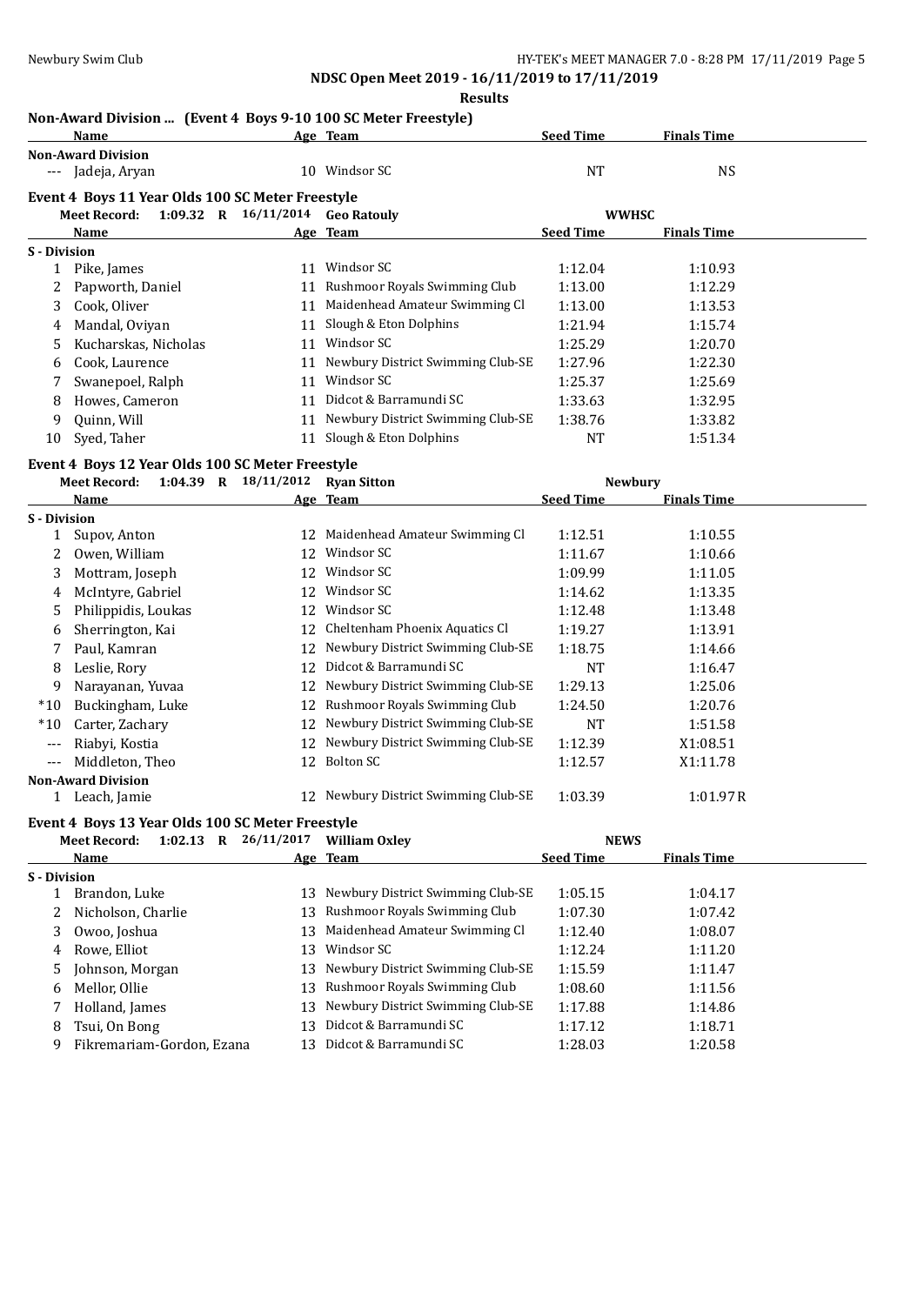**Results**

## **Event 4 Boys 14 Year Olds 100 SC Meter Freestyle**

|                     | <b>Meet Record:</b>  | 59.96 | R | 17/11/2018 | <b>William Oxley</b>                 |                  | Newbury-SE         |  |
|---------------------|----------------------|-------|---|------------|--------------------------------------|------------------|--------------------|--|
|                     | Name                 |       |   |            | Age Team                             | <b>Seed Time</b> | <b>Finals Time</b> |  |
| <b>S</b> - Division |                      |       |   |            |                                      |                  |                    |  |
|                     | Ivanescu, Edwin      |       |   | 14         | Windsor SC                           | 59.93            | 1:00.24            |  |
|                     | Deutschmann, Matthew |       |   | 14         | Maidenhead Amateur Swimming Cl       | 1:03.58          | 1:01.44            |  |
| 3                   | Hood, Jonah          |       |   | 14         | Newbury District Swimming Club-SE    | 1:03.35          | 1:02.59            |  |
| 4                   | Shanahan, Archie     |       |   |            | 14 Newbury District Swimming Club-SE | 1:03.69          | 1:02.62            |  |
| 5.                  | Thrussell, Felix     |       |   |            | 14 Newbury District Swimming Club-SE | 1:04.27          | 1:02.93            |  |
| 6                   | Buckland, Roman      |       |   | 14         | Newbury District Swimming Club-SE    | 1:06.08          | 1:03.46            |  |
|                     | McIntyre, Jonah      |       |   | 14         | Windsor SC                           | 1:08.36          | 1:08.98            |  |
| 8                   | Butler, Oliver       |       |   | 14         | Newbury District Swimming Club-SE    | 1:12.94          | 1:09.33            |  |
| 9                   | Paul. Rohan          |       |   | 14         | Newbury District Swimming Club-SE    | 1:18.92          | 1:10.69            |  |
| 10                  | Henderson, Isaac     |       |   | 14         | Cheltenham Phoenix Aquatics Cl       | 1:12.34          | 1:11.49            |  |
| 11                  | Geater, Aaron        |       |   | 14         | Newbury District Swimming Club-SE    | 1:13.33          | x1:11.62           |  |

### **Event 4 Boys 15 & Over 100 SC Meter Freestyle**

|              | <b>Meet Record:</b>    | 56.32 R | 17/11/2018 | <b>Callum Stearn</b>                 | Windsor          |                    |  |
|--------------|------------------------|---------|------------|--------------------------------------|------------------|--------------------|--|
|              | <b>Name</b>            |         |            | Age Team                             | <b>Seed Time</b> | <b>Finals Time</b> |  |
| S - Division |                        |         |            |                                      |                  |                    |  |
|              | Stearn, Callum         |         |            | Windsor SC                           | 56.32            | 56.00 R            |  |
|              | Allen, Tobias          |         |            | Newbury District Swimming Club-SE    | 57.15            | 56.66              |  |
|              | Oxley, William         |         |            | 15 Newbury District Swimming Club-SE | 59.96            | 1:01.22            |  |
| 4            | Hargreaves, James      |         |            | 15 Windsor SC                        | 1:04.70          | 1:02.86            |  |
| 5            | Swanepoel III, Charles |         |            | 16 Windsor SC                        | 1:07.12          | 1:07.75            |  |
| b.           | Fitch, Chris           |         | 51         | Newbury District Swimming Club-SE    | 1:11.33          | 1:09.76            |  |

## **Event 5 Girls 9-10 50 SC Meter Backstroke**

|                     | <b>Meet Record:</b><br>37.86 R                    | 17/11/2018      | Rhiarna Wilks                                                                      | Windsor          |                    |  |
|---------------------|---------------------------------------------------|-----------------|------------------------------------------------------------------------------------|------------------|--------------------|--|
|                     | Name                                              |                 | Age Team                                                                           | <b>Seed Time</b> | <b>Finals Time</b> |  |
| <b>S</b> - Division |                                                   |                 |                                                                                    |                  |                    |  |
|                     | Fangli, Anet                                      | 10              | Rushmoor Royals Swimming Club                                                      | 42.60            | 40.64              |  |
|                     | Philippidis, Airlia                               | 10              | Windsor SC                                                                         | 43.33            | 40.94              |  |
| 3                   | Duell, Emilia                                     | 10              | Maidenhead Amateur Swimming Cl                                                     | 44.31            | 43.14              |  |
| 4                   | Sparks, Hope                                      | 10              | Newbury District Swimming Club-SE                                                  | 45.76            | 44.15              |  |
| 5                   | Maguire, Ella                                     | 10              | Rushmoor Royals Swimming Club                                                      | 42.70            | 44.58              |  |
| 6                   | Brown, Georgie                                    | 10              | Newbury District Swimming Club-SE                                                  | 44.01            | 44.85              |  |
|                     | Goodman, Louise                                   | 10              | Newbury District Swimming Club-SE                                                  | 46.64            | 46.06              |  |
| 8                   | Papadopoulou, Chrysanthi                          | 10              | Newbury District Swimming Club-SE                                                  | 46.50            | 49.15              |  |
| 9                   | Papadopoulou, Athanasia                           | 9               | Newbury District Swimming Club-SE                                                  | 51.30            | 51.96              |  |
| 10                  | Papworth, Lucy                                    | 9               | Rushmoor Royals Swimming Club                                                      | 57.50            | 52.47              |  |
| 11                  | Barlow, Chloe                                     | 10              | Newbury District Swimming Club-SE                                                  | 51.80            | 52.90              |  |
| 12                  | Wigmore, Grace                                    | 10 <sup>1</sup> | Newbury District Swimming Club-SE                                                  | 58.44            | x54.79             |  |
|                     | <b>Non-Award Division</b>                         |                 |                                                                                    |                  |                    |  |
|                     | --- Fox, Ella                                     |                 | 10 Windsor SC                                                                      | 45.03            | DQ                 |  |
|                     |                                                   |                 | 6.4 More than one single or double simultaneous arm pull used to initiate the turn |                  |                    |  |
| $---$               | Dennis, Charlotte                                 |                 | 10 Slough & Eton Dolphins                                                          | 55.45            | <b>NS</b>          |  |
|                     | Event 5 Girls 11 Year Olds 50 SC Meter Backstroke |                 |                                                                                    |                  |                    |  |
|                     | <b>Meet Record:</b><br>36.20 R                    | 26/11/2017      | Priya Palmer                                                                       | Windsor          |                    |  |
|                     | Name                                              |                 | Age Team                                                                           | <b>Seed Time</b> | <b>Finals Time</b> |  |
| <b>S</b> - Division |                                                   |                 |                                                                                    |                  |                    |  |
|                     | Croxford, Miah                                    |                 | 11 Maidenhead Amateur Swimming Cl                                                  | 37.58            | 37.78              |  |

2 Wade, Grace 11 Newbury District Swimming Club-SE 39.52 39.13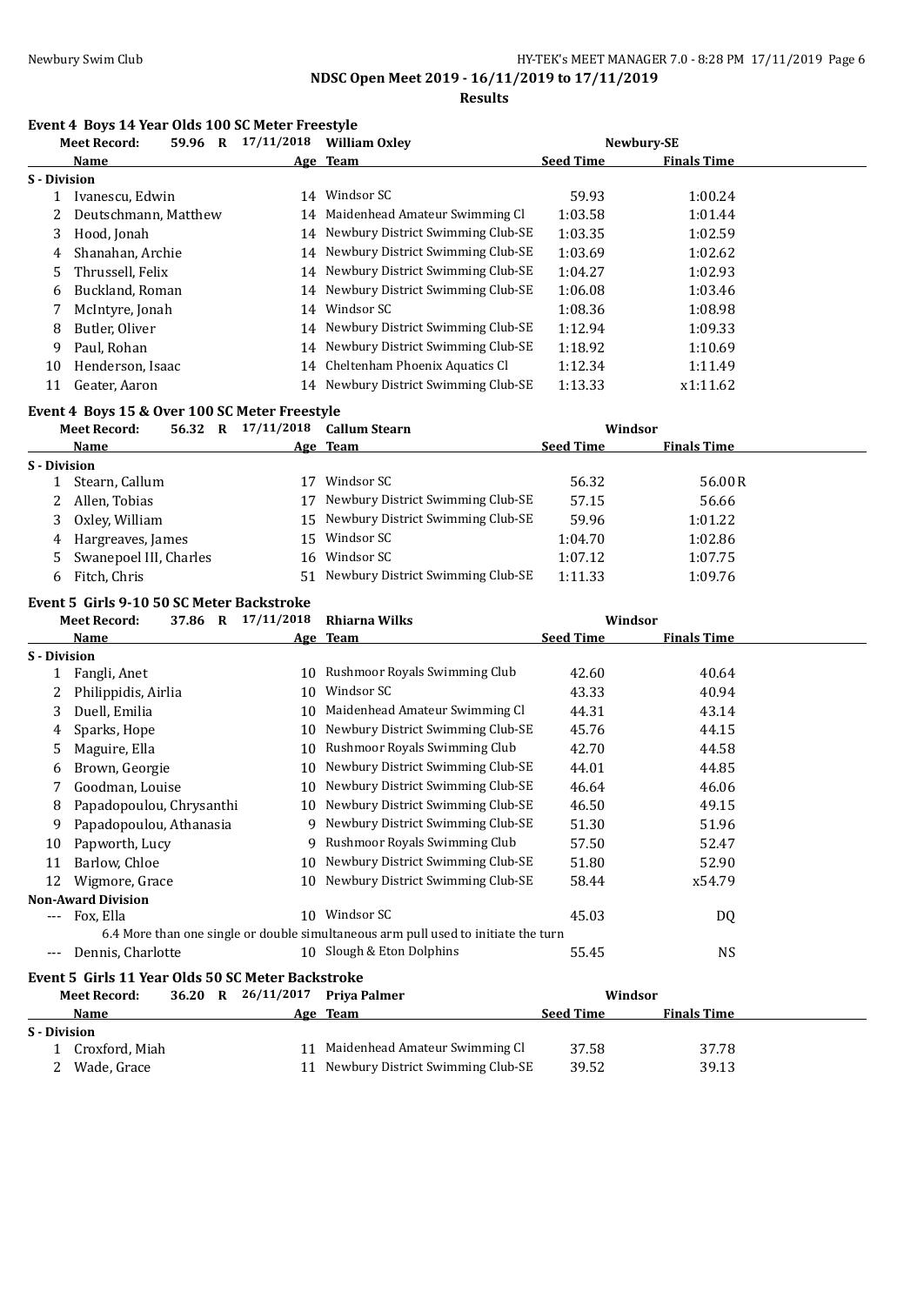### **Results**

## **S - Division ... (Event 5 Girls 11 Year Olds 50 SC Meter Backstroke)**

|              | <b>DIVISION </b> [EVERT 5 GHTS 11 Teat ORD 50 SC METER DACKSLIUNC]<br>Name |    | Age Team                                                                           | <b>Seed Time</b> | <b>Finals Time</b> |  |
|--------------|----------------------------------------------------------------------------|----|------------------------------------------------------------------------------------|------------------|--------------------|--|
| 3            | Nuttall, Lucy                                                              |    | 11 Windsor SC                                                                      | 40.59            | 39.24              |  |
| 4            | Rowe, Brooke                                                               |    | 11 Windsor SC                                                                      | 42.73            | 40.97              |  |
| 5            | Mitchell, Emma                                                             |    | 11 Didcot & Barramundi SC                                                          | 47.91            | 43.63              |  |
| 6            | Magliulo, Adriana                                                          |    | 11 Newbury District Swimming Club-SE                                               | 45.14            | 45.25              |  |
| 7            | Barringer, Felicity                                                        |    | 11 Didcot & Barramundi SC                                                          | 45.76            | 46.73              |  |
| 8            | Edwards, Matilda                                                           |    | 11 Newbury District Swimming Club-SE                                               | 1:03.54          | 49.75              |  |
| 9            | Kestell-Cornish, Livy                                                      |    | 11 Newbury District Swimming Club-SE                                               | 48.71            | 51.31              |  |
| 10           | Martinez Rojas, Irene                                                      |    | 11 Windsor SC                                                                      | 53.69            | 58.13              |  |
|              | <b>Non-Award Division</b>                                                  |    |                                                                                    |                  |                    |  |
| $---$        | Barlow, Eleanor                                                            |    | 11 Newbury District Swimming Club-SE                                               | 46.44            | DQ                 |  |
|              |                                                                            |    | 6.4 More than one single or double simultaneous arm pull used to initiate the turn |                  |                    |  |
|              | Capper, Lucy                                                               |    | 11 Didcot & Barramundi SC                                                          | 40.52            | DQ                 |  |
|              |                                                                            |    | 6.4 More than one single or double simultaneous arm pull used to initiate the turn |                  |                    |  |
|              | --- Pujar, Deeksha                                                         |    | 11 Newbury District Swimming Club-SE                                               | 55.75            | <b>NS</b>          |  |
|              | Event 5 Girls 12 Year Olds 50 SC Meter Backstroke                          |    |                                                                                    |                  |                    |  |
|              | <b>Meet Record:</b>                                                        |    | 35.12 R 22/11/2015 Lucy Quesada-Getgood                                            | <b>NEWS</b>      |                    |  |
|              | Name                                                                       |    | Age Team                                                                           | <b>Seed Time</b> | <b>Finals Time</b> |  |
| S - Division |                                                                            |    |                                                                                    |                  |                    |  |
| $\mathbf{1}$ | Shanahan, Aoife                                                            |    | 12 Newbury District Swimming Club-SE                                               | 36.66            | 36.61              |  |
| 2            | Hooper, Hannah                                                             |    | 12 Rushmoor Royals Swimming Club                                                   | 37.20            | 36.74              |  |
| 3            | Ryan, Elizabeth                                                            |    | 12 Maidenhead Amateur Swimming Cl                                                  | 37.90            | 36.95              |  |
| 4            | Fletcher, Caitlin                                                          |    | 12 Rushmoor Royals Swimming Club                                                   | 38.30            | 37.85              |  |
| 5            | Brown, Charlotte                                                           |    | 12 Newbury District Swimming Club-SE                                               | 40.09            | 39.50              |  |
| 6            | Reeves, Alyssa                                                             |    | 12 Didcot & Barramundi SC                                                          | 39.50            | 39.85              |  |
| 7            | Westbury, Emily                                                            |    | 12 Newbury District Swimming Club-SE                                               | 40.75            | 40.97              |  |
| 8            | Roke, Emily                                                                | 12 | Rushmoor Royals Swimming Club                                                      | 42.00            | 41.31              |  |
| 9            | Smith, Isobel                                                              | 12 | Didcot & Barramundi SC                                                             | 39.38            | 41.42              |  |
| 10           | Duggan, Seren                                                              |    | 12 Newbury District Swimming Club-SE                                               | 43.20            | 41.71              |  |
| 11           | Marshall, Caitlin                                                          | 12 | Newbury District Swimming Club-SE                                                  | 43.91            | 42.42              |  |
| 12           | Fitch, Martha                                                              | 12 | Newbury District Swimming Club-SE                                                  | 47.26            | 48.21              |  |
| 13           | Johnson-Booth, Felicity                                                    | 12 | Newbury District Swimming Club-SE                                                  | 49.05            | x48.96             |  |
| 14           | Cartledge, Holly                                                           | 12 | Newbury District Swimming Club-SE                                                  | 1:03.48          | x49.19             |  |
| 15           | Turner, Maisy                                                              |    | 12 Newbury District Swimming Club-SE                                               | NT               | x52.72             |  |
|              | Event 5 Girls 13 Year Olds 50 SC Meter Backstroke                          |    |                                                                                    |                  |                    |  |
|              | <b>Meet Record:</b>                                                        |    | 33.67 R 26/11/2017 Freya Barlow                                                    | <b>NEWS</b>      |                    |  |
|              | <b>Name</b>                                                                |    | Age Team                                                                           | <b>Seed Time</b> | <b>Finals Time</b> |  |
| S - Division |                                                                            |    |                                                                                    |                  |                    |  |
| 1            | Nowell, Laura                                                              |    | 13 Newbury District Swimming Club-SE                                               | 34.63            | 34.94              |  |
| 2            | Newman, Arabella                                                           | 13 | Rushmoor Royals Swimming Club                                                      | 36.80            | 37.14              |  |
| 3            | Peters, Alice                                                              | 13 | Newbury District Swimming Club-SE                                                  | 38.55            | 37.47              |  |
| 4            | Purkiss, Elizabeth                                                         | 13 | Rushmoor Royals Swimming Club                                                      | 39.20            | 37.84              |  |
| 5            | McGowan, Lena                                                              | 13 | Newbury District Swimming Club-SE                                                  | 36.39            | 38.36              |  |
| 6            | Topolska, Vanda                                                            | 13 | Rushmoor Royals Swimming Club                                                      | 40.50            | 39.57              |  |
| 7            | Sherrington, Lauren                                                        | 13 | Cheltenham Phoenix Aquatics Cl                                                     | 38.45            | 40.63              |  |
| 8            | Thompson, Millie                                                           | 13 | Rushmoor Royals Swimming Club                                                      | 40.80            | 40.68              |  |
| 9            | Varney, Megan                                                              | 13 | Newbury District Swimming Club-SE                                                  | 41.82            | 40.95              |  |
| 10           | Yeates, Olivia                                                             | 13 | Didcot & Barramundi SC                                                             | 43.86            | 42.04              |  |
| 11           | Harrison, Rebecca                                                          | 13 | Rushmoor Royals Swimming Club                                                      | 41.10            | 42.36              |  |
| 12           | Swanepoel, McKayla                                                         | 13 | Windsor SC                                                                         | 42.90            | 42.41              |  |
| 13           | Arnold, Charlotte                                                          | 13 | Newbury District Swimming Club-SE                                                  | 43.11            | 43.14              |  |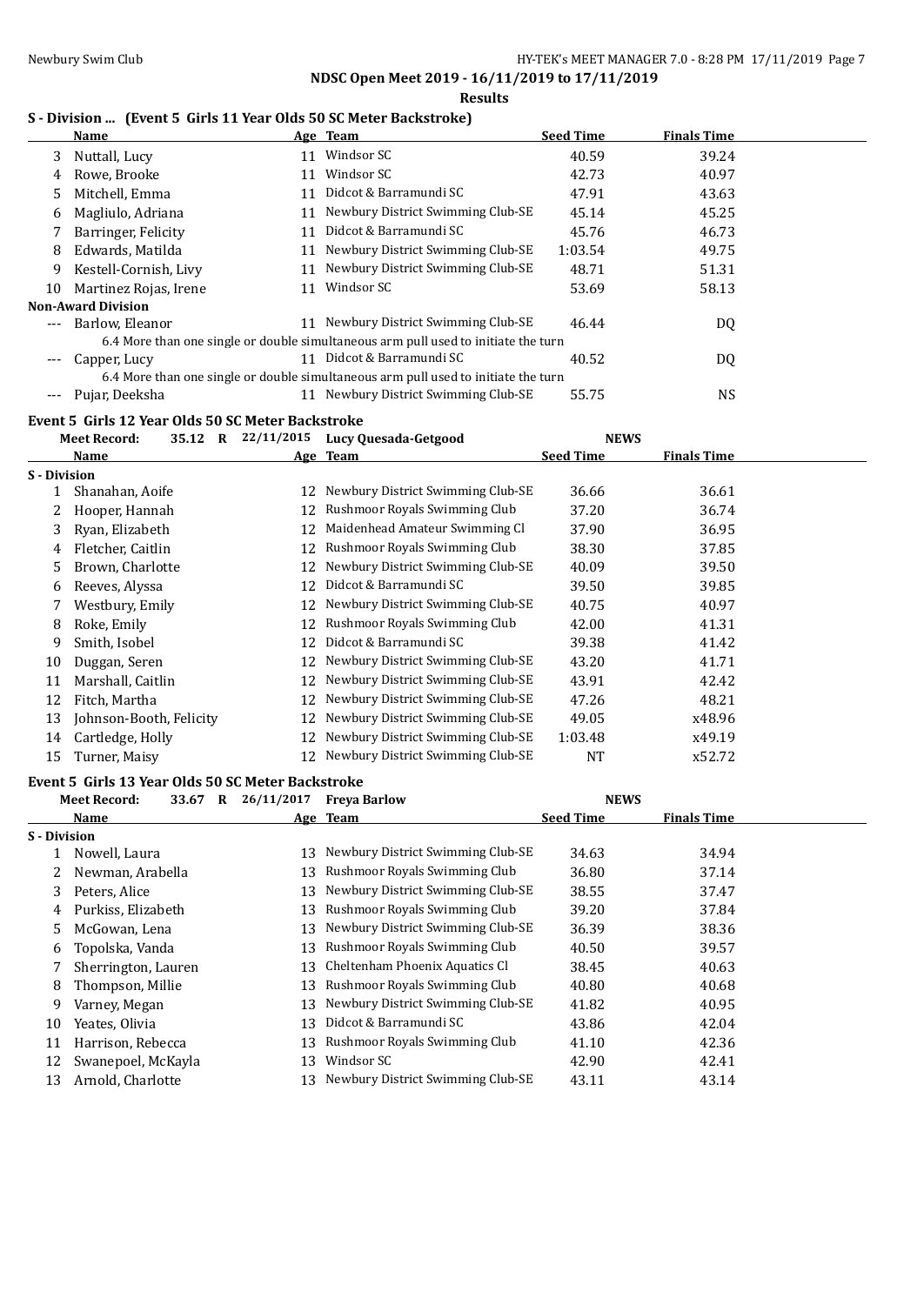**Results**

# **Non-Award Division ... (Event 5 Girls 13 Year Olds 50 SC Meter Backstroke)**

|                     | <b>Name</b>                                        |                                  | Age Team                                                                           | <b>Seed Time</b> | <b>Finals Time</b>      |  |
|---------------------|----------------------------------------------------|----------------------------------|------------------------------------------------------------------------------------|------------------|-------------------------|--|
|                     | <b>Non-Award Division</b>                          |                                  |                                                                                    |                  |                         |  |
| $---$               | Street, Katie<br>6.5 Not on the back at finish     |                                  | 13 Newbury District Swimming Club-SE                                               | 43.82            | DQ                      |  |
|                     | Fortmuller, Olivia                                 |                                  | 13 Newbury District Swimming Club-SE                                               | 44.96            | DQ                      |  |
|                     |                                                    |                                  | 6.4 More than one single or double simultaneous arm pull used to initiate the turn |                  |                         |  |
|                     | Event 5 Girls 14 Year Olds 50 SC Meter Backstroke  |                                  |                                                                                    |                  |                         |  |
|                     | <b>Meet Record:</b>                                |                                  | 33.03 R 26/11/2017 Lucy Quesada-Getgood                                            | <b>NEWS</b>      |                         |  |
|                     | Name                                               |                                  | Age Team                                                                           | <b>Seed Time</b> | <b>Finals Time</b>      |  |
| <b>S</b> - Division |                                                    |                                  |                                                                                    |                  |                         |  |
|                     | 1 Humphreys, Georgia                               |                                  | 14 Newbury District Swimming Club-SE                                               | 32.30            | 33.11                   |  |
| 2                   | Apps, Lily                                         |                                  | 14 Newbury District Swimming Club-SE                                               | 34.65            | 34.76                   |  |
| 3                   | Green, Eilidh                                      |                                  | 14 Windsor SC                                                                      | 35.93            | 35.54                   |  |
| 4                   | Sharp, Halley                                      |                                  | 14 Newbury District Swimming Club-SE                                               | 39.63            | 40.05                   |  |
|                     | Event 5 Girls 15 & Over 50 SC Meter Backstroke     |                                  |                                                                                    |                  |                         |  |
|                     | <b>Meet Record:</b>                                | 34.55 R 17/11/2018 Eloise Sparks |                                                                                    |                  | Newbury-SE              |  |
|                     | Name                                               |                                  | Age Team                                                                           | <b>Seed Time</b> | <b>Finals Time</b>      |  |
| <b>S</b> - Division |                                                    |                                  |                                                                                    |                  |                         |  |
| 1                   | Quesada-Getgood, Lucy                              |                                  | 16 Newbury District Swimming Club-SE                                               | 32.00            | 31.43R                  |  |
| 2                   | Hill, Naia                                         |                                  | 15 Windsor SC                                                                      | 35.99            | 36.56                   |  |
| 3                   | Day, Heather                                       |                                  | 15 Didcot & Barramundi SC                                                          | 35.35            | 37.36                   |  |
| 4                   | McFadden, Niamh                                    |                                  | 15 Rushmoor Royals Swimming Club                                                   | 38.20            | 38.79                   |  |
| 5                   | Arrowsmith, Lucy                                   |                                  | 15 Didcot & Barramundi SC                                                          | 37.69            | 38.91                   |  |
| 6                   | Brown, Rebecca                                     |                                  | 15 Didcot & Barramundi SC                                                          | 38.92            | 39.45                   |  |
|                     | Event 6 Boys 9-10 50 SC Meter Breaststroke         |                                  |                                                                                    |                  |                         |  |
|                     | <b>Meet Record:</b>                                | 42.31 R 26/11/2017               | <b>Max Maleham</b>                                                                 | <b>NEWS</b>      |                         |  |
|                     | Name                                               |                                  | Age Team                                                                           | <b>Seed Time</b> | <b>Finals Time</b>      |  |
| <b>S</b> - Division |                                                    |                                  |                                                                                    |                  |                         |  |
|                     | 1 Lau, Bryan                                       |                                  | 10 Newbury District Swimming Club-SE                                               | 44.12            | 44.06                   |  |
| 2                   | Walshaw, Oscar                                     |                                  | 10 Rushmoor Royals Swimming Club                                                   | 53.80            | 48.80                   |  |
| 3                   | Collacott, Joshua                                  |                                  | 9 Windsor SC                                                                       | 48.53            | 49.50                   |  |
| 4                   | Leach, Daniel                                      |                                  | 10 Newbury District Swimming Club-SE                                               | 51.50            | 50.27                   |  |
| 5                   | McFadden, Finian                                   |                                  | 10 Rushmoor Royals Swimming Club                                                   | 49.30            | 50.29                   |  |
| 6                   | Eaton, Finbarr                                     |                                  | 10 Windsor SC                                                                      | 52.08            | 50.35                   |  |
| 7                   | Owen, James                                        |                                  | 10 Windsor SC                                                                      | 51.45            | 50.98                   |  |
| 8                   | Gohil, Jay                                         |                                  | 10 Windsor SC                                                                      | 50.83            | 53.23                   |  |
| 9                   | Mottram, Edward                                    |                                  | 10 Windsor SC                                                                      | 53.41            | 53.59                   |  |
| 10                  | Legge, Joseph                                      |                                  | 9 Rushmoor Royals Swimming Club                                                    | 53.30            | 54.20                   |  |
| 11                  | Grant, Jake                                        |                                  | 9 Didcot & Barramundi SC                                                           | NT               | 54.26                   |  |
| 12                  | Hancock, Harvey                                    | 10                               | Didcot & Barramundi SC                                                             | 59.69            | 1:00.64                 |  |
| 13                  | Patterson, Oliver                                  |                                  | 9 Newbury District Swimming Club-SE                                                | NT               | 1:02.59                 |  |
| 14                  | Grayson, Barnaby                                   | 10                               | Newbury District Swimming Club-SE                                                  | 1:01.73          | 1:04.85                 |  |
| 15                  | Reeves, Jake                                       | 10                               | Didcot & Barramundi SC                                                             | 1:03.89          | 1:06.98                 |  |
| 16                  | Fitch, Amos                                        | 10                               | Newbury District Swimming Club-SE                                                  | NT               | 1:08.05                 |  |
| 17                  | Dhall, Abinav                                      | 10                               | Slough & Eton Dolphins                                                             | 1:35.96          | 1:27.58                 |  |
|                     | Event 6 Boys 11 Year Olds 50 SC Meter Breaststroke |                                  |                                                                                    |                  |                         |  |
|                     | <b>Meet Record:</b>                                | 40.65 R 16/11/2014               | <b>Christopher Sims</b>                                                            |                  | <b>Didcot Barramund</b> |  |
|                     | Name                                               |                                  | Age Team                                                                           | <b>Seed Time</b> | <b>Finals Time</b>      |  |
|                     |                                                    |                                  |                                                                                    |                  |                         |  |
| <b>S</b> - Division |                                                    |                                  |                                                                                    |                  |                         |  |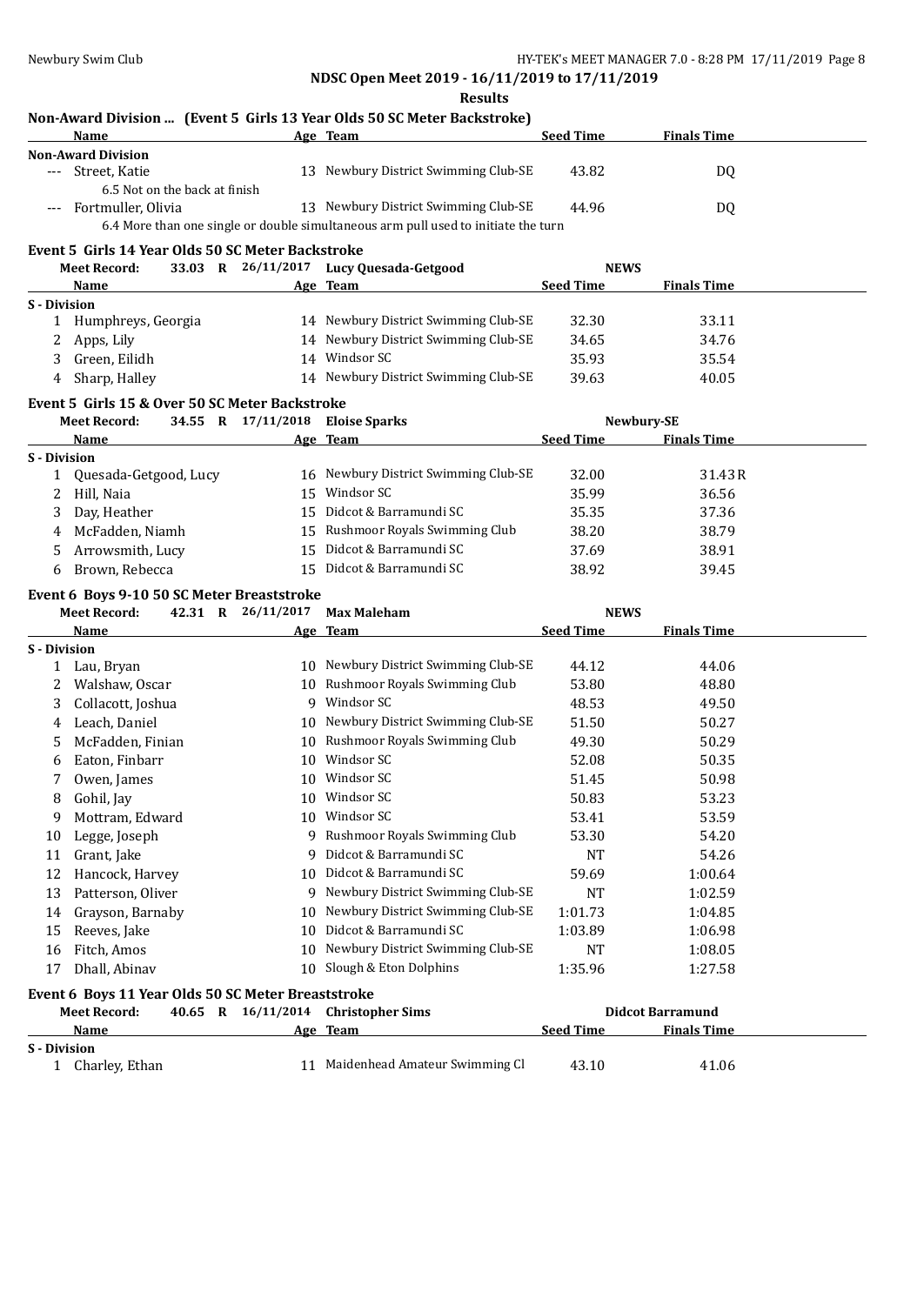**Results**

## **S - Division ... (Event 6 Boys 11 Year Olds 50 SC Meter Breaststroke)**

|                     | Name                                                          |    | Age Team                             | <b>Seed Time</b> | <b>Finals Time</b> |  |
|---------------------|---------------------------------------------------------------|----|--------------------------------------|------------------|--------------------|--|
|                     | Pike, James                                                   | 11 | Windsor SC                           | 43.80            | 43.30              |  |
| 3                   | Canton, Sebastian                                             | 11 | Maidenhead Amateur Swimming Cl       | 44.88            | 43.36              |  |
| 4                   | Cook, Oliver                                                  | 11 | Maidenhead Amateur Swimming Cl       | 43.20            | 44.56              |  |
| 5.                  | Kucharskas, Nicholas                                          | 11 | Windsor SC                           | 46.74            | 48.82              |  |
| 6                   | Cook, Laurence                                                | 11 | Newbury District Swimming Club-SE    | 49.38            | 49.38              |  |
|                     | Mandal, Oviyan                                                | 11 | Slough & Eton Dolphins               | 51.34            | 49.98              |  |
| 8                   | Buts, Andrew                                                  | 11 | Newbury District Swimming Club-SE    | 54.84            | 52.90              |  |
| 9                   | Swanepoel, Ralph                                              | 11 | Windsor SC                           | 53.63            | 53.28              |  |
| 10                  | Doran, Rory                                                   | 11 | Newbury District Swimming Club-SE    | 53.89            | 53.96              |  |
| 11                  | Howes, Cameron                                                | 11 | Didcot & Barramundi SC               | 56.21            | 56.51              |  |
|                     | <b>Non-Award Division</b>                                     |    |                                      |                  |                    |  |
|                     | Syed, Taher                                                   | 11 | Slough & Eton Dolphins               | <b>NT</b>        | DQ                 |  |
|                     | 7.4 Leg movements not simultaneous (alternating leg movement) |    |                                      |                  |                    |  |
| ---                 | Burrows, Phoebe                                               |    | 11 Rushmoor Royals Swimming Club     | <b>NT</b>        | <b>NS</b>          |  |
|                     | Event 6 Boys 12 Year Olds 50 SC Meter Breaststroke            |    |                                      |                  |                    |  |
|                     | <b>Meet Record:</b><br>39.21 R 27/11/2016                     |    | <b>Charles Rycroft</b>               | <b>WINS</b>      |                    |  |
|                     | Name                                                          |    | Age Team                             | <b>Seed Time</b> | <b>Finals Time</b> |  |
| <b>S</b> - Division |                                                               |    |                                      |                  |                    |  |
|                     | 1 Leach, Jamie                                                |    | 12 Newbury District Swimming Club-SE | 37.54            | 38.20 R            |  |

|       | Leach, jamie        |    | $12$ Newputy District Swimming Glub-SE | 37.54   | 38.ZU K |
|-------|---------------------|----|----------------------------------------|---------|---------|
| 2     | Mottram, Joseph     | 12 | Windsor SC                             | 43.05   | 41.81   |
| 3     | Owen, William       |    | 12 Windsor SC                          | 41.62   | 42.24   |
| 4     | Philippidis, Loukas | 12 | Windsor SC                             | 41.39   | 42.26   |
| 5     | Sherrington, Kai    |    | 12 Cheltenham Phoenix Aquatics Cl      | 47.90   | 45.67   |
| *6    | Buckingham, Luke    |    | 12 Rushmoor Royals Swimming Club       | 41.80   | 42.73   |
| *6    | Supov, Anton        | 12 | Maidenhead Amateur Swimming Cl         | 49.14   | 45.71   |
|       | Narayanan, Yuvaa    |    | 12 Newbury District Swimming Club-SE   | 51.00   | 47.98   |
| 8     | Leslie, Rory        | 12 | Didcot & Barramundi SC                 | 54.27   | 49.47   |
| 9     | Duggan, Edan        |    | 12 Newbury District Swimming Club-SE   | 58.99   | 52.65   |
| 10    | Carter, Zachary     |    | 12 Newbury District Swimming Club-SE   | 1:00.86 | 1:00.76 |
| $---$ | Riabyi, Kostia      | 12 | Newbury District Swimming Club-SE      | 44.57   | X42.16  |
|       |                     |    |                                        |         |         |

## **Event 6 Boys 13 Year Olds 50 SC Meter Breaststroke**

|                     | <b>Meet Record:</b>                                | 36.07 | $\bf{R}$ | 17/11/2018         | <b>Can Tugcetin</b>                  |                  | Newbury-SE         |  |
|---------------------|----------------------------------------------------|-------|----------|--------------------|--------------------------------------|------------------|--------------------|--|
|                     | Name                                               |       |          |                    | Age Team                             | <b>Seed Time</b> | <b>Finals Time</b> |  |
| <b>S</b> - Division |                                                    |       |          |                    |                                      |                  |                    |  |
|                     | Nicholson, Charlie                                 |       |          |                    | 13 Rushmoor Royals Swimming Club     | 39.60            | 37.19              |  |
|                     | Davies, Toby                                       |       |          | 13                 | Windsor SC                           | 40.25            | 38.48              |  |
| 3                   | Limbu, Yalamber                                    |       |          |                    | 13 Rushmoor Royals Swimming Club     | 40.20            | 40.07              |  |
| 4                   | Rowe. Elliot                                       |       |          | 13                 | Windsor SC                           | 43.88            | 42.11              |  |
| 5.                  | Brandon, Luke                                      |       |          |                    | 13 Newbury District Swimming Club-SE | 43.67            | 42.27              |  |
|                     | Fikremariam-Gordon, Ezana                          |       |          | 13                 | Didcot & Barramundi SC               | 48.45            | 45.30              |  |
| 8                   | Holland, James                                     |       |          |                    | 13 Newbury District Swimming Club-SE | 46.76            | 46.64              |  |
| 9                   | Tsui, On Bong                                      |       |          |                    | 13 Didcot & Barramundi SC            | NT               | 49.39              |  |
| 10                  | Fenner, Alexander                                  |       |          |                    | 13 Newbury District Swimming Club-SE | NT               | 56.18              |  |
|                     | Event 6 Boys 14 Year Olds 50 SC Meter Breaststroke |       |          |                    |                                      |                  |                    |  |
|                     | <b>Meet Record:</b>                                |       |          | 34.46 R 27/11/2016 | Ellis Dixon                          | <b>NEWS</b>      |                    |  |
|                     | Name                                               |       |          |                    | Age Team                             | <b>Seed Time</b> | <b>Finals Time</b> |  |
| S - Division        |                                                    |       |          |                    |                                      |                  |                    |  |

| 8 - DIVISION |                        |                                      |       |         |
|--------------|------------------------|--------------------------------------|-------|---------|
|              | 1 Deutschmann. Matthew | 14 Maidenhead Amateur Swimming Cl    | 34.47 | 33.45 R |
|              | 2 Shanahan. Archie     | 14 Newbury District Swimming Club-SE | 37.89 | 37.20   |
|              |                        |                                      |       |         |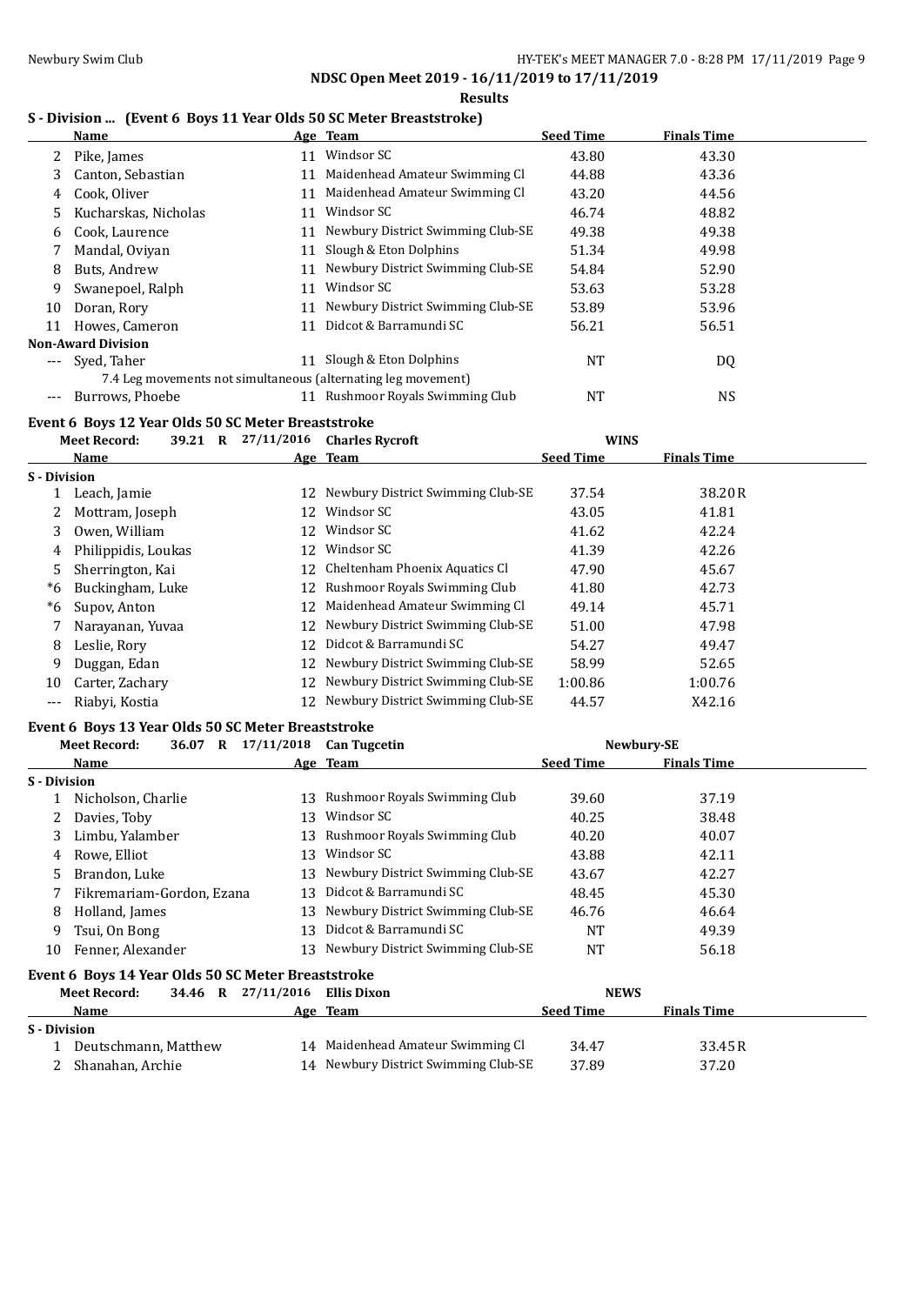|                     | Name                                             |                                  | Age Team                                  | <b>Seed Time</b> | <b>Finals Time</b> |  |
|---------------------|--------------------------------------------------|----------------------------------|-------------------------------------------|------------------|--------------------|--|
| 3                   | Paul, Rohan                                      |                                  | 14 Newbury District Swimming Club-SE      | 38.13            | 38.45              |  |
| 4                   | Wilks, Aaron                                     |                                  | 14 Windsor SC                             | 39.37            | 38.75              |  |
| 5                   | Thrussell, Felix                                 |                                  | 14 Newbury District Swimming Club-SE      | 38.75            | 39.22              |  |
| 6                   | Buckland, Roman                                  |                                  | 14 Newbury District Swimming Club-SE      | 42.80            | 41.88              |  |
| 7                   | Henderson, Isaac                                 |                                  | 14 Cheltenham Phoenix Aquatics Cl         | 44.22            | 44.87              |  |
|                     | Event 6 Boys 15 & Over 50 SC Meter Breaststroke  |                                  |                                           |                  |                    |  |
|                     | <b>Meet Record:</b>                              | 33.42 R 17/11/2018 Oliver Stearn |                                           | Windsor          |                    |  |
|                     | Name                                             |                                  | Age Team                                  | <b>Seed Time</b> | <b>Finals Time</b> |  |
| <b>S</b> - Division |                                                  |                                  |                                           |                  |                    |  |
|                     | 1 Hargreaves, James                              |                                  | 15 Windsor SC                             | 36.81            | 35.77              |  |
|                     | 2 Swanepoel III, Charles                         |                                  | 16 Windsor SC                             | 41.90            | 40.95              |  |
|                     | Event 7 Boys 9-10 200 SC Meter Freestyle         |                                  |                                           |                  |                    |  |
|                     | Meet Record: 2:36.37 R 26/11/2017                |                                  | Jamie Leach                               | <b>NEWS</b>      |                    |  |
|                     | Name                                             |                                  | Age Team                                  | <b>Seed Time</b> | <b>Finals Time</b> |  |
| S - Division        |                                                  |                                  |                                           |                  |                    |  |
|                     | 1 Walshaw, Oscar                                 |                                  | 10 Rushmoor Royals Swimming Club          | 2:51.10          | 2:47.80            |  |
| 2                   | McFadden, Finian                                 |                                  | 10 Rushmoor Royals Swimming Club          | 3:01.60          | 2:52.42            |  |
| 3                   | Gohil, Jay                                       |                                  | 10 Windsor SC                             | 3:13.18          | 3:19.45            |  |
| 4                   | Edge, Joshua                                     |                                  | 10 Rushmoor Royals Swimming Club          | 3:37.80          | 3:29.80            |  |
|                     | Reeves, Jake                                     |                                  | 10 Didcot & Barramundi SC                 | <b>NT</b>        | 4:07.38            |  |
| 5                   |                                                  |                                  |                                           |                  |                    |  |
|                     | Event 7 Boys 11 Year Olds 200 SC Meter Freestyle |                                  |                                           |                  |                    |  |
|                     | <b>Meet Record:</b>                              |                                  | 2:27.77 R 17/11/2018 Christopher Emberlin |                  | Newbury-SE         |  |
|                     | Name                                             |                                  | Age Team                                  | <b>Seed Time</b> | <b>Finals Time</b> |  |
|                     |                                                  |                                  |                                           |                  |                    |  |
|                     | Papworth, Daniel                                 |                                  | 11 Rushmoor Royals Swimming Club          | 2:35.80          | 2:35.76            |  |
| 2                   | Pike, James                                      |                                  | 11 Windsor SC                             | 2:42.79          | 2:39.56            |  |
| 3                   | Cook, Oliver                                     |                                  | 11 Maidenhead Amateur Swimming Cl         | 2:35.82          | 2:39.58            |  |
| S - Division<br>4   | Kucharskas, Nicholas                             |                                  | 11 Windsor SC                             | 3:05.91          | 2:56.67            |  |
| 5                   | Swanepoel, Ralph                                 |                                  | 11 Windsor SC                             | 3:06.82          | 3:07.90            |  |
|                     | Event 7 Boys 12 Year Olds 200 SC Meter Freestyle |                                  |                                           |                  |                    |  |
|                     | Meet Record: 2:17.88 R 26/11/2017 Damir Bajohr   |                                  |                                           | Windsor          |                    |  |
|                     | Name                                             |                                  | Age Team                                  | <b>Seed Time</b> | <b>Finals Time</b> |  |
|                     |                                                  |                                  |                                           |                  |                    |  |
|                     | 1 Emberlin, Christopher                          |                                  | 12 Newbury District Swimming Club-SE      | 2:18.96          | 2:16.08R           |  |
|                     | 2 Leach, Jamie                                   |                                  | 12 Newbury District Swimming Club-SE      | 2:32.73          | 2:16.91R           |  |
| 3                   | Supov, Anton                                     |                                  | 12 Maidenhead Amateur Swimming Cl         | 2:31.61          | 2:29.08            |  |
| 4                   | Philippidis, Loukas                              |                                  | 12 Windsor SC                             | 2:36.97          | 2:35.15            |  |
| 5                   | Sherrington, Kai                                 | 12                               | Cheltenham Phoenix Aquatics Cl            | 2:41.86          | 2:37.33            |  |
| 6                   | McIntyre, Gabriel                                | 12                               | Windsor SC                                | 2:53.87          | 2:38.83            |  |
| 7                   | Paul, Kamran                                     | 12                               | Newbury District Swimming Club-SE         | 2:50.84          | 2:45.60            |  |
| 8                   | Leslie, Rory                                     | 12                               | Didcot & Barramundi SC                    | NT               | 2:47.74            |  |
| S - Division<br>9   | Channing, Cayden                                 | 12                               | Rushmoor Royals Swimming Club             | 2:58.60          | 2:57.04            |  |
| 10                  | Carter, Zachary                                  | 12                               | Newbury District Swimming Club-SE         | NT               | 4:28.23            |  |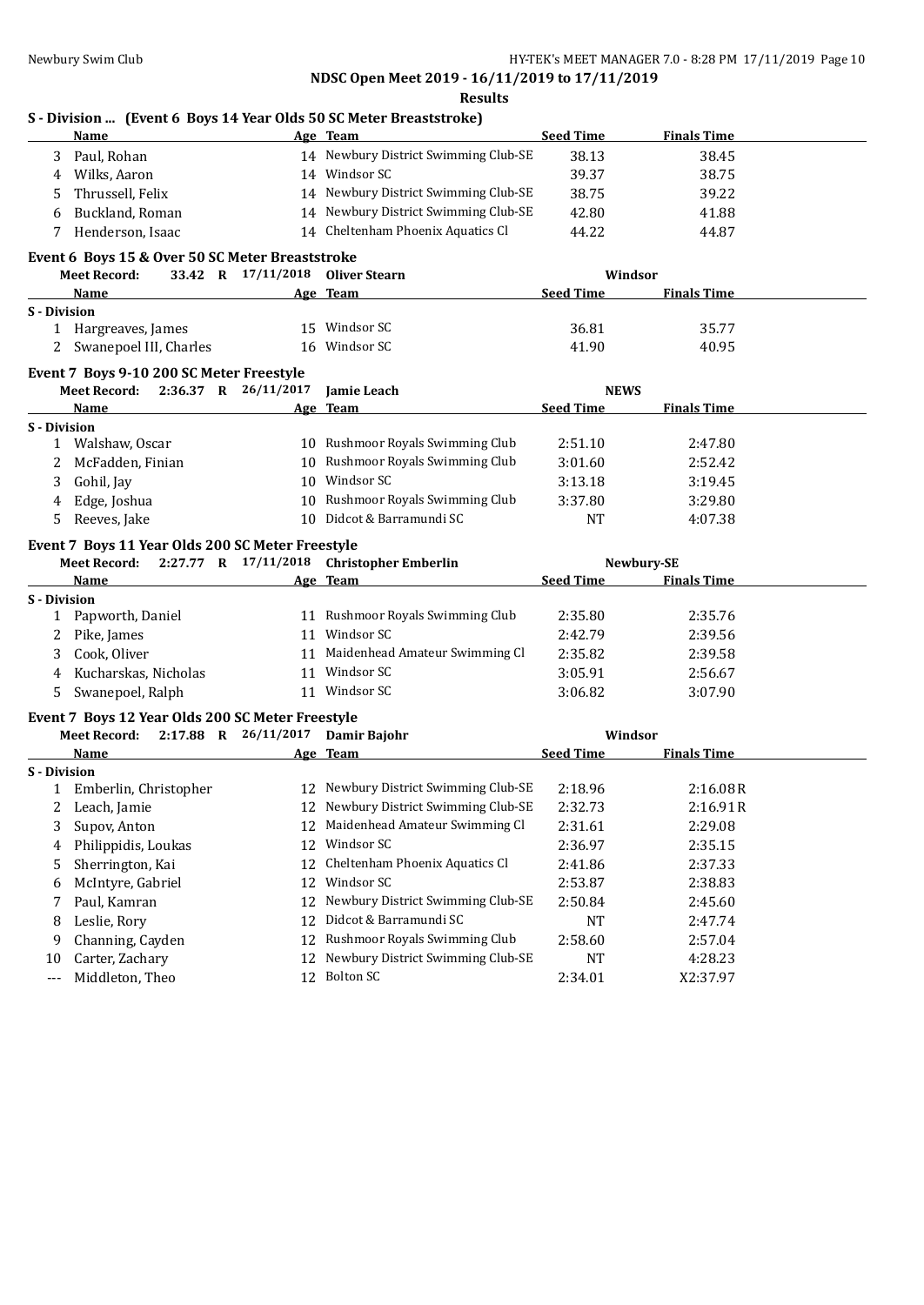**Results**

# **Event 7 Boys 13 Year Olds 200 SC Meter Freestyle**<br>Meet Becord: 2:13.74 B 18/11/2012 Oliver

|                     | $2:13.74$ R<br>Meet Record: | 18/11/2012 | Oliver Beard                      | didcot           |                    |
|---------------------|-----------------------------|------------|-----------------------------------|------------------|--------------------|
|                     | Name                        |            | Age Team                          | <b>Seed Time</b> | <b>Finals Time</b> |
| <b>S</b> - Division |                             |            |                                   |                  |                    |
|                     | Brandon, Luke               | 13         | Newbury District Swimming Club-SE | 2:36.11          | 2:20.58            |
| 2                   | Davies, Toby                | 13         | Windsor SC                        | 2:19.28          | 2:21.80            |
| 3                   | Owoo, Joshua                | 13         | Maidenhead Amateur Swimming Cl    | 2:31.55          | 2:24.51            |
|                     | 4 Mellor, Ollie             | 13         | Rushmoor Royals Swimming Club     | 2:33.50          | 2:31.55            |
| 5.                  | Nicholson, Charlie          | 13         | Rushmoor Royals Swimming Club     | 2:50.40          | 2:31.78            |
| 6.                  | Limbu, Yalamber             | 13         | Rushmoor Royals Swimming Club     | 2:35.10          | 2:37.05            |
|                     | Rowe, Elliot                | 13         | Windsor SC                        | 2:36.96          | 2:37.77            |
| 8                   | Holland, James              | 13         | Newbury District Swimming Club-SE | 2:41.57          | 2:42.19            |
| 9                   | Burke, William              | 13         | Newbury District Swimming Club-SE | 2:58.30          | 2:44.89            |
| 10                  | Tsui, On Bong               | 13         | Didcot & Barramundi SC            | 2:57.47          | 3:03.36            |

### **Event 7 Boys 14 Year Olds 200 SC Meter Freestyle**

|              | <b>Meet Record:</b> | 2:11.31 | R | 27/11/2016 | <b>Ellis Dixon</b>                   | <b>NEWS</b>      |                    |  |
|--------------|---------------------|---------|---|------------|--------------------------------------|------------------|--------------------|--|
|              | Name                |         |   |            | Age Team                             | <b>Seed Time</b> | <b>Finals Time</b> |  |
| S - Division |                     |         |   |            |                                      |                  |                    |  |
|              | Wilks, Aaron        |         |   | 14         | Windsor SC                           | 2:14.16          | 2:12.33            |  |
| 2            | Thrussell, Felix    |         |   |            | 14 Newbury District Swimming Club-SE | 2:20.31          | 2:17.83            |  |
|              | Shanahan, Archie    |         |   |            | 14 Newbury District Swimming Club-SE | 2:18.05          | 2:20.30            |  |
|              | 4 McIntyre, Jonah   |         |   | 14         | Windsor SC                           | 2:25.40          | 2:25.25            |  |
|              | Henderson, Isaac    |         |   |            | 14 Cheltenham Phoenix Aquatics Cl    | 2:34.75          | 2:32.47            |  |
| 6            | Butler, Oliver      |         |   |            | 14 Newbury District Swimming Club-SE | 2:39.71          | 2:34.19            |  |
|              | Paul, Rohan         |         |   |            | 14 Newbury District Swimming Club-SE | 2:50.30          | 2:37.07            |  |
| 8            | Geater, Aaron       |         |   |            | 14 Newbury District Swimming Club-SE | 2:39.49          | 2:37.91            |  |

### **Event 7 Boys 15 & Over 200 SC Meter Freestyle**

| $2:03.36$ R $17/11/2018$ Tobias Allen<br>Meet Record: |    |                                      |                  | Newbury-SE         |  |
|-------------------------------------------------------|----|--------------------------------------|------------------|--------------------|--|
| Name                                                  |    | Age Team                             | <b>Seed Time</b> | <b>Finals Time</b> |  |
| <b>S</b> - Division                                   |    |                                      |                  |                    |  |
| 1 Allen, Tobias                                       |    | 17 Newbury District Swimming Club-SE | 2:03.13          | 2:04.08            |  |
| Hargreaves, James<br>2                                | 15 | Windsor SC                           | 2:17.43          | 2:16.78            |  |
| Fitch, Chris<br>3                                     |    | 51 Newbury District Swimming Club-SE | <b>NT</b>        | 2:40.47            |  |
| <b>Non-Award Division</b>                             |    |                                      |                  |                    |  |
| --- Swanepoel III, Charles                            | 16 | Windsor SC                           | 2:30.67          | <b>NS</b>          |  |
| Event 8 Girls 9-10 200 SC Meter Backstroke            |    |                                      |                  |                    |  |
| 2:53.59 R 17/11/2018<br>Meet Record:                  |    | Rhiarna Wilks                        | Windsor          |                    |  |
| Name                                                  |    | Age Team                             | <b>Seed Time</b> | <b>Finals Time</b> |  |
| <b>S</b> - Division                                   |    |                                      |                  |                    |  |
| 1 Philippidis, Airlia                                 |    | 10 Windsor SC                        | 3:15.76          | 3:11.01            |  |
| Event 8 Girls 11 Year Olds 200 SC Meter Backstroke    |    |                                      |                  |                    |  |
| Meet Record: $2:52.59$ R $17/11/2018$ Kirsten Fraser  |    |                                      |                  | Newbury-SE         |  |
| Name                                                  |    | Age Team                             | <b>Seed Time</b> | <b>Finals Time</b> |  |
| <b>S</b> - Division                                   |    |                                      |                  |                    |  |
| 1 Croxford, Miah                                      |    | 11 Maidenhead Amateur Swimming Cl    | 2:54.22          | 2:53.67            |  |
| Capper, Lucy                                          |    | 11 Didcot & Barramundi SC            | <b>NT</b>        | 3:10.72            |  |

3 Seabrook, Amelie 11 Didcot & Barramundi SC 3:14.21 3:14.81 4 Barringer, Felicity 11 Didcot & Barramundi SC 3:34.70 3:30.54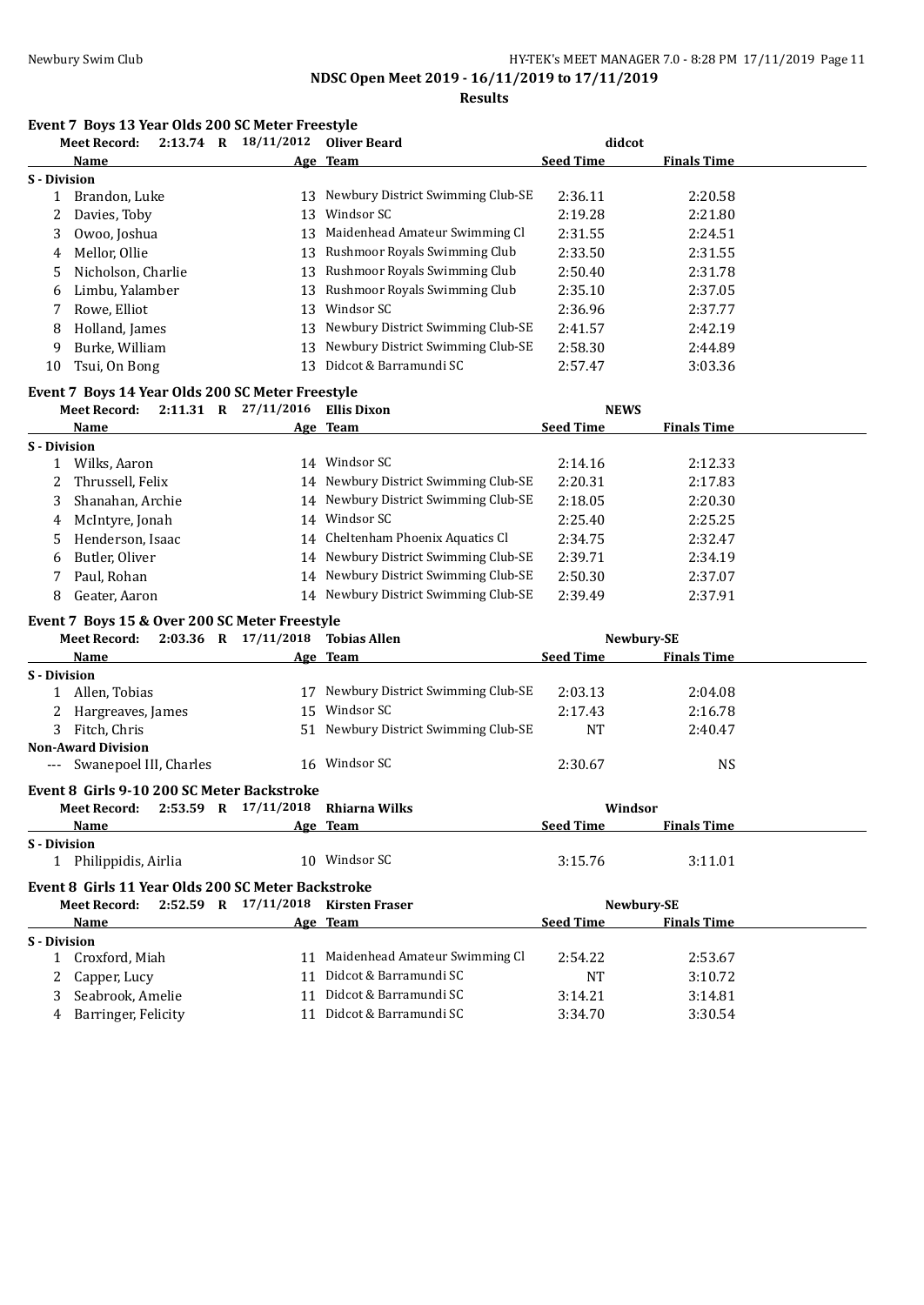|                                                        |    | Non-Award Division  (Event 8 Girls 11 Year Olds 200 SC Meter Backstroke)                            |                  |                    |
|--------------------------------------------------------|----|-----------------------------------------------------------------------------------------------------|------------------|--------------------|
| Name                                                   |    | Age Team                                                                                            | <b>Seed Time</b> | <b>Finals Time</b> |
| <b>Non-Award Division</b>                              |    | 11 Didcot & Barramundi SC                                                                           |                  |                    |
| Mitchell, Emma<br>$---$                                |    |                                                                                                     | 3:23.48          | DQ                 |
|                                                        |    | 6.4 More than one single or double simultaneous arm pull used to initiate the turn<br>11 Windsor SC |                  |                    |
| Hibberd, Isabella<br>$---$                             |    |                                                                                                     | 3:14.62          | <b>NS</b>          |
| Event 8 Girls 12 Year Olds 200 SC Meter Backstroke     |    |                                                                                                     |                  |                    |
| Meet Record: 2:44.71 R 17/11/2018 Laura Nowell         |    |                                                                                                     |                  | Newbury-SE         |
| Name                                                   |    | Age Team                                                                                            | Seed Time        | <b>Finals Time</b> |
| S - Division                                           |    |                                                                                                     |                  |                    |
| 1 Hooper, Hannah                                       |    | 12 Rushmoor Royals Swimming Club                                                                    | 2:50.50          | 2:49.94            |
| Smith, Isobel<br>2                                     |    | 12 Didcot & Barramundi SC                                                                           | 3:02.91          | 3:05.54            |
| Keep, Lola<br>3                                        |    | 12 Rushmoor Royals Swimming Club                                                                    | 3:16.20          | 3:05.92            |
| Marshall, Caitlin<br>4                                 |    | 12 Newbury District Swimming Club-SE                                                                | 3:42.17          | 3:14.74            |
| Event 8 Girls 13 Year Olds 200 SC Meter Backstroke     |    |                                                                                                     |                  |                    |
| Meet Record:                                           |    | 2:33.25 R 17/11/2018 Georgia Humphreys                                                              |                  | Newbury-SE         |
| Name                                                   |    | Age Team                                                                                            | <b>Seed Time</b> | <b>Finals Time</b> |
| S - Division                                           |    |                                                                                                     |                  |                    |
| 1 Nowell, Laura                                        |    | 13 Newbury District Swimming Club-SE                                                                | 2:41.71          | 2:38.08            |
| Thompson, Millie<br>2                                  |    | 13 Rushmoor Royals Swimming Club                                                                    | 3:01.40          | 2:56.91            |
| Sherrington, Lauren<br>3                               |    | 13 Cheltenham Phoenix Aquatics Cl                                                                   | 3:02.10          | 2:57.61            |
| McGowan, Lena<br>4                                     |    | 13 Newbury District Swimming Club-SE                                                                | 2:50.40          | 2:58.21            |
| Martinez Rojas, Elisa<br>5.                            |    | 13 Windsor SC                                                                                       | 3:20.35          | 3:08.41            |
| Swanepoel, McKayla<br>6                                |    | 13 Windsor SC                                                                                       | 3:18.71          | 3:11.98            |
| Arnold, Charlotte<br>7                                 |    | 13 Newbury District Swimming Club-SE                                                                | 3:13.92          | 3:13.04            |
| Harrison, Rebecca<br>8                                 | 13 | Rushmoor Royals Swimming Club                                                                       | <b>NT</b>        | 3:17.42            |
|                                                        |    |                                                                                                     |                  |                    |
| Event 8 Girls 14 Year Olds 200 SC Meter Backstroke     |    |                                                                                                     |                  |                    |
| Meet Record: 2:37.49 R 17/11/2018 Jessica Burke        |    |                                                                                                     |                  | Newbury-SE         |
| Name                                                   |    | Age Team                                                                                            | <b>Seed Time</b> | <b>Finals Time</b> |
| <b>S</b> - Division                                    |    | 14 Newbury District Swimming Club-SE                                                                | 2:27.92          | 2:26.93R           |
| Humphreys, Georgia<br>1                                |    | 14 Newbury District Swimming Club-SE                                                                | 2:38.53          | 2:37.62            |
| 2 Apps, Lily                                           |    | 14 Windsor SC                                                                                       |                  |                    |
| Green, Eilidh<br>3                                     |    |                                                                                                     | 2:39.39          | 2:39.25            |
| Sharp, Halley<br>4                                     |    | 14 Newbury District Swimming Club-SE                                                                | 3:12.98          | 3:10.56            |
| Event 8 Girls 15 & Over 200 SC Meter Backstroke        |    |                                                                                                     |                  |                    |
| Meet Record: 2:29.08 R 17/11/2018 Lucy Quesada-Getgood |    |                                                                                                     |                  | Newbury-SE         |
| <u>Name</u>                                            |    | <u> Age Team</u>                                                                                    | <u>Seed Time</u> | <u>Finals Time</u> |
| <b>S</b> - Division                                    |    |                                                                                                     |                  |                    |
| Barlow, Freya<br>1                                     |    | 15 Newbury District Swimming Club-SE                                                                | 2:22.36          | 2:23.54R           |
| Quesada-Getgood, Lucy<br>2                             | 16 | Newbury District Swimming Club-SE                                                                   | 2:29.08          | 2:33.39            |
| Crane, Elspeth<br>3                                    | 15 | Newbury District Swimming Club-SE                                                                   | 2:44.75          | 2:48.56            |
| McFadden, Niamh<br>4                                   | 15 | Rushmoor Royals Swimming Club                                                                       | 2:54.00          | 2:53.40            |
| Brown, Rebecca<br>5                                    | 15 | Didcot & Barramundi SC                                                                              | 2:56.22          | 2:58.62            |
| Day, Heather<br>6                                      | 15 | Didcot & Barramundi SC                                                                              | 2:50.20          | 2:58.67            |
| Event 9 Boys 11 Year Olds 100 SC Meter Butterfly       |    |                                                                                                     |                  |                    |
| <b>Meet Record:</b>                                    |    | 1:23.39 R 17/11/2013 Daniel Burlingham                                                              |                  | <b>Amersham SC</b> |
| <b>Name</b>                                            |    | Age Team                                                                                            | <b>Seed Time</b> | <b>Finals Time</b> |
| S - Division                                           |    |                                                                                                     |                  |                    |
| Pike, James<br>$\mathbf{1}$                            |    | 11 Windsor SC                                                                                       | 1:18.70          | 1:22.14R           |
| Charley, Ethan<br>2                                    | 11 | Maidenhead Amateur Swimming Cl                                                                      | 1:29.00          | 1:22.53R           |
|                                                        |    |                                                                                                     |                  |                    |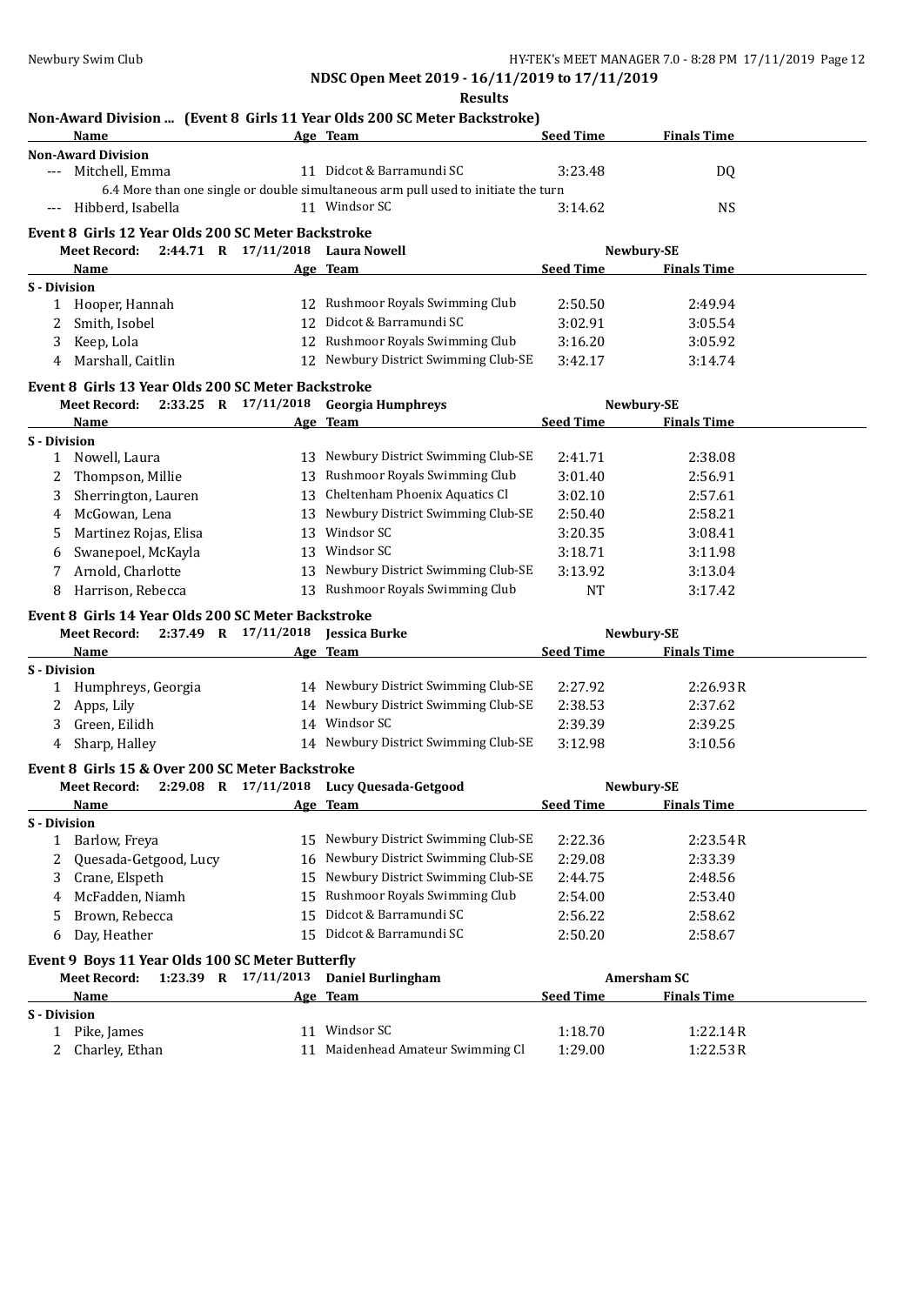| Name                                                                                                                                                                                                                    |                      | Age Team                                                                       | <b>Seed Time</b>   | <b>Finals Time</b> |
|-------------------------------------------------------------------------------------------------------------------------------------------------------------------------------------------------------------------------|----------------------|--------------------------------------------------------------------------------|--------------------|--------------------|
| 3 Canton, Sebastian                                                                                                                                                                                                     |                      | 11 Maidenhead Amateur Swimming Cl                                              | 1:29.83            | 1:25.84            |
| 4 Mandal, Oviyan                                                                                                                                                                                                        |                      | 11 Slough & Eton Dolphins                                                      | 1:38.98            | 1:26.43            |
| <b>Non-Award Division</b>                                                                                                                                                                                               |                      |                                                                                |                    |                    |
| --- Swanepoel, Ralph                                                                                                                                                                                                    |                      | 11 Windsor SC                                                                  | 2:19.42            | DQ                 |
| 8.3 Alternating movement of legs or feet                                                                                                                                                                                |                      |                                                                                |                    |                    |
| Event 9 Boys 12 Year Olds 100 SC Meter Butterfly                                                                                                                                                                        |                      |                                                                                |                    |                    |
| Meet Record: 1:19.82 R 17/11/2013 Jordan F Hobbs                                                                                                                                                                        |                      |                                                                                | <b>NEWS</b>        |                    |
| Name                                                                                                                                                                                                                    |                      | Age Team                                                                       | <b>Seed Time</b>   | <b>Finals Time</b> |
| S - Division                                                                                                                                                                                                            |                      |                                                                                |                    |                    |
| 1 Leach, Jamie                                                                                                                                                                                                          |                      | 12 Newbury District Swimming Club-SE                                           | 1:24.74            | 1:14.70R           |
| 2 Supov, Anton                                                                                                                                                                                                          |                      | 12 Maidenhead Amateur Swimming Cl                                              | 1:27.87            | 1:28.39            |
| <b>Non-Award Division</b>                                                                                                                                                                                               |                      |                                                                                |                    |                    |
| --- Philippidis, Loukas                                                                                                                                                                                                 |                      | 12 Windsor SC                                                                  | 1:29.63            | DQ                 |
| 8.2 Arms not brought forward together                                                                                                                                                                                   |                      |                                                                                |                    |                    |
| Event 9 Boys 13 Year Olds 100 SC Meter Butterfly                                                                                                                                                                        |                      |                                                                                |                    |                    |
| Meet Record: 1:16.38 R 22/11/2015 Luca Vicaria                                                                                                                                                                          |                      |                                                                                | <b>NEWS</b>        |                    |
| Name                                                                                                                                                                                                                    |                      | Age Team                                                                       | <b>Seed Time</b>   | <b>Finals Time</b> |
| S - Division                                                                                                                                                                                                            |                      |                                                                                |                    |                    |
| 1 Davies, Toby                                                                                                                                                                                                          |                      | 13 Windsor SC                                                                  | 1:12.59            | 1:13.90R           |
| 2 Owoo, Joshua                                                                                                                                                                                                          |                      | 13 Maidenhead Amateur Swimming Cl                                              | 1:20.81            | 1:17.28            |
| 3 Limbu, Yalamber                                                                                                                                                                                                       |                      | 13 Rushmoor Royals Swimming Club                                               | 1:25.80            | 1:28.63            |
| 4 Johnson, Morgan                                                                                                                                                                                                       |                      | 13 Newbury District Swimming Club-SE                                           | 1:32.82            | 1:32.72            |
|                                                                                                                                                                                                                         |                      |                                                                                |                    |                    |
|                                                                                                                                                                                                                         |                      |                                                                                |                    |                    |
|                                                                                                                                                                                                                         |                      | 13 Didcot & Barramundi SC                                                      | NT                 |                    |
| --- Tsui, On Bong<br>8.2 Arms not brought backward simultaneously                                                                                                                                                       |                      |                                                                                |                    | DQ                 |
|                                                                                                                                                                                                                         |                      |                                                                                |                    |                    |
|                                                                                                                                                                                                                         |                      |                                                                                |                    |                    |
| Meet Record: 1:10.08 R 17/11/2013 Will J Butcher                                                                                                                                                                        |                      |                                                                                | <b>NEWS</b>        |                    |
| Name                                                                                                                                                                                                                    |                      | Age Team                                                                       | <b>Seed Time</b>   | <b>Finals Time</b> |
|                                                                                                                                                                                                                         |                      | 14 Windsor SC                                                                  |                    |                    |
| 1 Ivanescu, Edwin                                                                                                                                                                                                       |                      |                                                                                | 1:11.74            | 1:09.51R           |
| 2 Hood, Jonah                                                                                                                                                                                                           |                      | 14 Newbury District Swimming Club-SE<br>14 Windsor SC                          | 1:10.21            | 1:09.84R           |
| McIntyre, Jonah<br>3                                                                                                                                                                                                    |                      |                                                                                | 1:15.26            | 1:13.65            |
| 4 Thrussell, Felix                                                                                                                                                                                                      |                      | 14 Newbury District Swimming Club-SE                                           | 1:15.95            | 1:15.35            |
| Butler, Oliver<br>$---$                                                                                                                                                                                                 |                      | 14 Newbury District Swimming Club-SE                                           | 1:47.36            | DQ                 |
|                                                                                                                                                                                                                         |                      | 8.4 Did not touch at turn or finish with both hands, or touch not simultaneous |                    |                    |
|                                                                                                                                                                                                                         |                      |                                                                                |                    |                    |
|                                                                                                                                                                                                                         |                      |                                                                                |                    |                    |
| <b>Meet Record:</b>                                                                                                                                                                                                     | 1:06.86 R 17/11/2018 | <b>Tobias Allen</b>                                                            |                    | Newbury-SE         |
| Name                                                                                                                                                                                                                    |                      | Age Team                                                                       | <b>Seed Time</b>   | <b>Finals Time</b> |
|                                                                                                                                                                                                                         |                      |                                                                                |                    |                    |
| 1 Vicaria, Luca                                                                                                                                                                                                         |                      | 17 Newbury District Swimming Club-SE                                           | 1:04.77            | 1:03.85R           |
| 2 Allen, Tobias                                                                                                                                                                                                         |                      | 17 Newbury District Swimming Club-SE                                           | 1:05.43            | 1:05.04R           |
| <b>Non-Award Division</b><br>Event 9 Boys 14 Year Olds 100 SC Meter Butterfly<br><b>S</b> - Division<br><b>Non-Award Division</b><br>Event 9 Boys 15 & Over 100 SC Meter Butterfly<br>S - Division<br>Fitch, Chris<br>3 |                      | 51 Newbury District Swimming Club-SE                                           | <b>NT</b>          | 1:18.52            |
| Swanepoel III, Charles<br>4<br>Hargreaves, James<br>5                                                                                                                                                                   |                      | 16 Windsor SC<br>15 Windsor SC                                                 | 1:24.73<br>1:23.00 | 1:20.83<br>1:21.91 |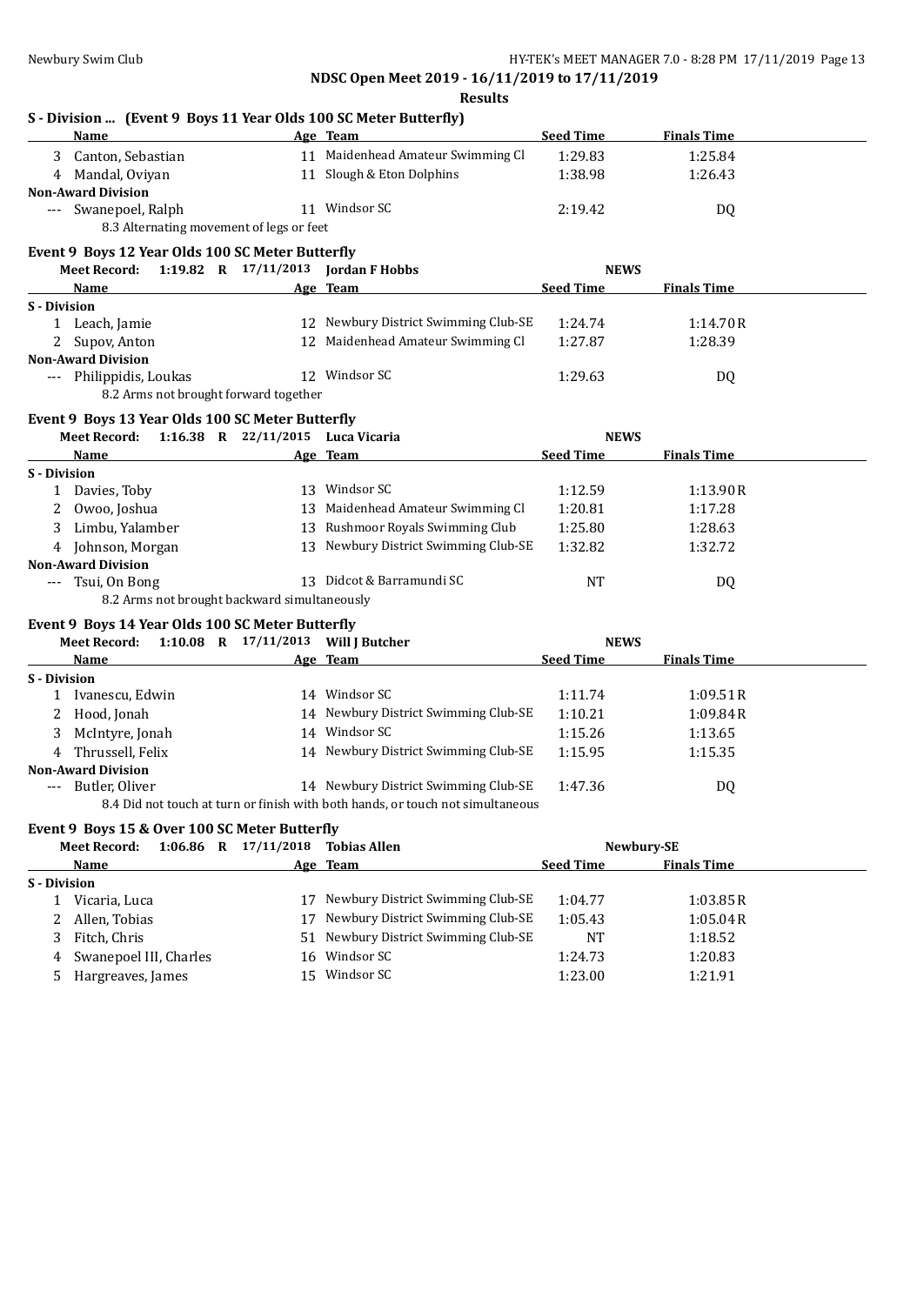**Results**

# **Event 10 Girls 9-10 100 SC Meter Freestyle**<br>Most Becordy 1111.70 B 17/11/2018

| 1:11.70<br><b>Meet Record:</b><br>$\mathbf R$ | 17/11/2018 | Rhiarna Wilks                     |                                                                                                |                    |         |
|-----------------------------------------------|------------|-----------------------------------|------------------------------------------------------------------------------------------------|--------------------|---------|
| Name                                          |            |                                   | <b>Seed Time</b>                                                                               | <b>Finals Time</b> |         |
| S - Division                                  |            |                                   |                                                                                                |                    |         |
| Fangli, Anet                                  |            | Rushmoor Royals Swimming Club     | 1:26.10                                                                                        | 1:19.42            |         |
| Fox, Ella<br>2                                | 10         | Windsor SC                        | 1:22.95                                                                                        | 1:21.17            |         |
| Philippidis, Airlia                           |            | Windsor SC                        | 1:23.68                                                                                        | 1:22.25            |         |
| Muir, Olive                                   |            | Newbury District Swimming Club-SE | 1:30.57                                                                                        | 1:24.85            |         |
| 5                                             |            | Newbury District Swimming Club-SE | 1:26.50                                                                                        | 1:27.25            |         |
| Brown, Georgie                                |            | Newbury District Swimming Club-SE | 1:26.48                                                                                        | 1:27.44            |         |
| Goodman, Louise                               |            | Newbury District Swimming Club-SE | 1:29.73                                                                                        | 1:29.18            |         |
| Mason, Morgan                                 |            | Newbury District Swimming Club-SE | <b>NT</b>                                                                                      | 1:35.11            |         |
| Papworth, Lucy                                |            |                                   | 1:43.10                                                                                        | 1:40.59            |         |
| Papadopoulou, Athanasia                       | 9          | Newbury District Swimming Club-SE | NT                                                                                             | 1:41.78            |         |
| Wigmore, Grace                                |            | Newbury District Swimming Club-SE | NT                                                                                             | x1:50.14           |         |
|                                               |            | Papadopoulou, Chrysanthi          | Age Team<br>10.<br>10<br>10.<br>10<br>10.<br>10<br>10<br>9 Rushmoor Royals Swimming Club<br>10 |                    | Windsor |

## **Event 10 Girls 11 Year Olds 100 SC Meter Freestyle**

|              | <b>Meet Record:</b><br>1:12.34 R $26/11/2017$    |    | <b>Eloise F Wade</b>                 | <b>NEWS</b>      |                    |  |
|--------------|--------------------------------------------------|----|--------------------------------------|------------------|--------------------|--|
|              | Name                                             |    | Age Team                             | <b>Seed Time</b> | <b>Finals Time</b> |  |
| S - Division |                                                  |    |                                      |                  |                    |  |
|              | Heard-Norrish, Charlotte                         | 11 | Maidenhead Amateur Swimming Cl       | 1:09.15          | 1:11.18R           |  |
| 2            | Heeraman, Dipa                                   | 11 | Maidenhead Amateur Swimming Cl       | <b>NT</b>        | 1:15.63            |  |
| 3            | Croxford, Miah                                   | 11 | Maidenhead Amateur Swimming Cl       | 1:14.43          | 1:15.88            |  |
| 4            | Rowe, Brooke                                     | 11 | Windsor SC                           | 1:22.18          | 1:19.75            |  |
| 5.           | Kaur Bajwa, Pavleen                              | 11 | Windsor SC                           | 1:25.04          | 1:20.06            |  |
| 6            | Seabrook, Amelie                                 | 11 | Didcot & Barramundi SC               | 1:21.59          | 1:20.88            |  |
|              | Bevan, Charlotte                                 | 11 | Newbury District Swimming Club-SE    | 1:39.62          | 1:21.70            |  |
| 8            | Wade, Grace                                      | 11 | Newbury District Swimming Club-SE    | 1:20.04          | 1:22.92            |  |
| 9            | Mitchell, Emma                                   | 11 | Didcot & Barramundi SC               | 1:32.09          | 1:24.58            |  |
| 10           | Barlow, Eleanor                                  | 11 | Newbury District Swimming Club-SE    | 1:33.13          | 1:28.30            |  |
| 11           | Capper, Lucy                                     | 11 | Didcot & Barramundi SC               | 1:26.96          | 1:29.75            |  |
| 12           | Barringer, Felicity                              | 11 | Didcot & Barramundi SC               | 1:31.65          | 1:32.71            |  |
| 13           | Kestell-Cornish, Livy                            | 11 | Newbury District Swimming Club-SE    | 1:33.25          | 1:36.23            |  |
| 14           | Burrows, Phoebe                                  | 11 | Rushmoor Royals Swimming Club        | 1:43.50          | 1:41.91            |  |
| 15           | Pujar, Deeksha                                   | 11 | Newbury District Swimming Club-SE    | 1:51.02          | 1:42.80            |  |
| 16           | Martinez Rojas, Irene                            | 11 | Windsor SC                           | NT               | 1:55.49            |  |
|              | <b>Non-Award Division</b>                        |    |                                      |                  |                    |  |
| ---          | Edwards, Matilda                                 |    | 11 Newbury District Swimming Club-SE | NT               | DQ                 |  |
|              | 5.2 Did not touch the wall at the turn or finish |    |                                      |                  |                    |  |
| ---          | Hibberd, Isabella                                |    | 11 Windsor SC                        | 1:13.15          | <b>NS</b>          |  |
|              |                                                  |    |                                      |                  |                    |  |

## **Event 10 Girls 12 Year Olds 100 SC Meter Freestyle**

|              | <b>Meet Record:</b> | 1:05.68 | $\bf{R}$ | 18/11/2012 | <b>Millie Pope</b>                   |                  | <b>Newbury</b>     |  |
|--------------|---------------------|---------|----------|------------|--------------------------------------|------------------|--------------------|--|
|              | Name                |         |          |            | Age Team                             | <b>Seed Time</b> | <b>Finals Time</b> |  |
| S - Division |                     |         |          |            |                                      |                  |                    |  |
|              | Lampard, Eleanor    |         |          | 12         | Maidenhead Amateur Swimming Cl       | 1:13.49          | 1:11.88            |  |
| 2            | Shanahan, Aoife     |         |          | 12         | Newbury District Swimming Club-SE    | 1:12.68          | 1:12.12            |  |
| 3            | Roke, Emily         |         |          |            | 12 Rushmoor Royals Swimming Club     | 1:15.30          | 1:14.16            |  |
| 4            | Hooper, Hannah      |         |          |            | 12 Rushmoor Royals Swimming Club     | 1:15.00          | 1:14.64            |  |
| 5.           | Totays, Johanna     |         |          | 12         | Windsor SC                           | 1:16.88          | 1:15.48            |  |
| 6            | Warnes, Holly       |         |          |            | 12 Rushmoor Royals Swimming Club     | 1:20.00          | 1:15.75            |  |
|              | Brown, Charlotte    |         |          |            | 12 Newbury District Swimming Club-SE | 1:15.56          | 1:16.67            |  |
| 8            | Patterson, Anna     |         |          |            | Newbury District Swimming Club-SE    | 1:16.06          | 1:16.83            |  |
|              |                     |         |          |            |                                      |                  |                    |  |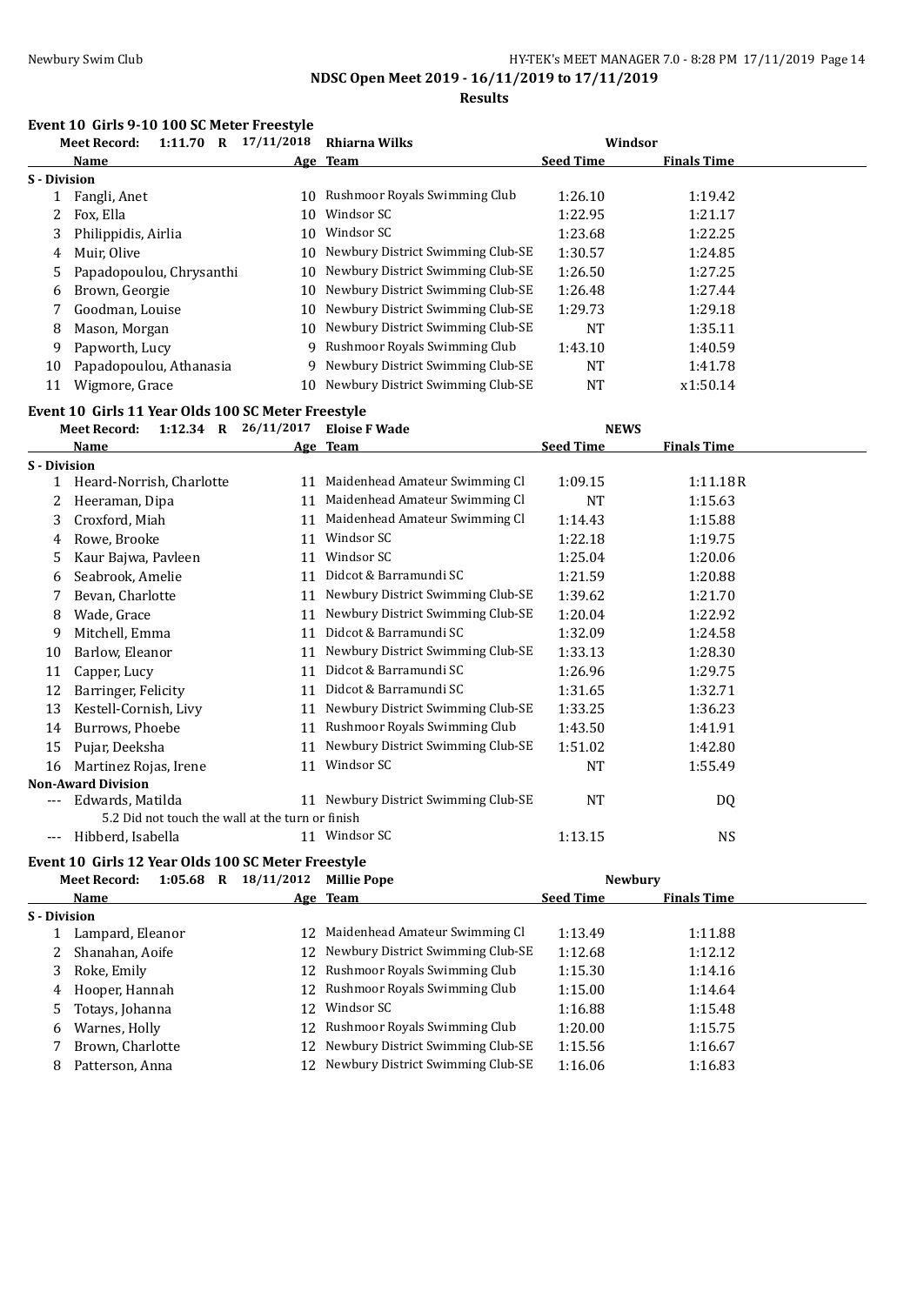### **Results**

## **S - Division ... (Event 10 Girls 12 Year Olds 100 SC Meter Freestyle)**

|    | <b>Name</b>         |     | Age Team                             | <b>Seed Time</b> | <b>Finals Time</b> |  |
|----|---------------------|-----|--------------------------------------|------------------|--------------------|--|
| 9  | Reeves, Alyssa      |     | 12 Didcot & Barramundi SC            | 1:18.18          | 1:18.50            |  |
| 10 | Westbury, Emily     |     | 12 Newbury District Swimming Club-SE | 1:18.88          | 1:19.07            |  |
| 11 | Keep, Lola          |     | 12 Rushmoor Royals Swimming Club     | 1:20.60          | 1:19.99            |  |
| 12 | Magliulo, Elli      |     | 12 Newbury District Swimming Club-SE | NT               | 1:20.14            |  |
| 13 | Marshall, Caitlin   |     | 12 Newbury District Swimming Club-SE | 1:26.81          | 1:22.07            |  |
| 14 | Duggan, Seren       |     | 12 Newbury District Swimming Club-SE | NT               | x1:23.50           |  |
| 15 | Sztabinska, Natalia |     | 12 Newbury District Swimming Club-SE | <b>NT</b>        | x1:23.53           |  |
| 16 | Smith, Isobel       | 12. | Didcot & Barramundi SC               | 1:21.09          | 1:26.77            |  |
| 17 | Fitch, Martha       |     | 12 Newbury District Swimming Club-SE | 1:26.03          | x1:28.33           |  |
| 18 | Cartledge, Holly    |     | 12 Newbury District Swimming Club-SE | <b>NT</b>        | x1:33.94           |  |
| 19 | Turner, Maisy       |     | Newbury District Swimming Club-SE    | NT               | x1:43.22           |  |

## **Event 10 Girls 13 Year Olds 100 SC Meter Freestyle**

|              | <b>Meet Record:</b>       | $1:03.28$ R $17/11/2018$ | Olivia Bevan                      | Newbury-SE       |                    |  |
|--------------|---------------------------|--------------------------|-----------------------------------|------------------|--------------------|--|
|              | Name                      |                          | Age Team                          | <b>Seed Time</b> | <b>Finals Time</b> |  |
| S - Division |                           |                          |                                   |                  |                    |  |
|              | Nowell, Laura             | 13                       | Newbury District Swimming Club-SE | 1:04.69          | 1:04.97            |  |
|              | Wade, Eloise              | 13                       | Newbury District Swimming Club-SE | 1:06.21          | 1:05.26            |  |
| 3            | Callanan, Olivia          | 13                       | Windsor SC                        | 1:07.17          | 1:07.03            |  |
| 4            | Peters, Alice             | 13                       | Newbury District Swimming Club-SE | 1:08.69          | 1:08.86            |  |
| 5.           | McGowan, Lena             | 13                       | Newbury District Swimming Club-SE | 1:06.98          | 1:09.70            |  |
| 6            | Abeyratne, Saffie         | 13                       | Windsor SC                        | 1:11.19          | 1:10.15            |  |
|              | Topolska, Vanda           | 13                       | Rushmoor Royals Swimming Club     | 1:10.70          | 1:10.34            |  |
| 8            | Purkiss, Elizabeth        | 13                       | Rushmoor Royals Swimming Club     | 1:12.40          | 1:11.98            |  |
| 9            | Sherrington, Lauren       | 13                       | Cheltenham Phoenix Aquatics Cl    | 1:13.36          | 1:13.99            |  |
| 10           | Thompson, Millie          | 13                       | Rushmoor Royals Swimming Club     | 1:13.50          | 1:14.79            |  |
| 11           | Martinez Rojas, Elisa     | 13                       | Windsor SC                        | 1:12.39          | 1:15.54            |  |
| 12           | Swanepoel, McKayla        | 13                       | Windsor SC                        | 1:19.39          | 1:19.52            |  |
| 13           | Harrison, Rebecca         | 13                       | Rushmoor Royals Swimming Club     | 1:16.30          | 1:21.64            |  |
| 14           | Yeates, Olivia            | 13                       | Didcot & Barramundi SC            | 1:22.87          | 1:21.96            |  |
| 15           | Arnold, Charlotte         | 13                       | Newbury District Swimming Club-SE | 1:22.44          | 1:26.43            |  |
| 16           | Aird, Yasmin              | 13                       | Newbury District Swimming Club-SE | 1:47.42          | 1:36.43            |  |
|              | <b>Non-Award Division</b> |                          |                                   |                  |                    |  |
|              | Toon, Hayden              | 13                       | Windsor SC                        | NT               | <b>NS</b>          |  |

#### **Event 10 Girls 14 Year Olds 100 SC Meter Freestyle**

|              | 1:01.88<br>$\mathbf R$<br>Meet Record:          | 16/11/2014 | Lauren Kernan                        |                  | <b>Didcot Barramund</b> |  |
|--------------|-------------------------------------------------|------------|--------------------------------------|------------------|-------------------------|--|
|              | Name                                            |            | Age Team                             | <b>Seed Time</b> | <b>Finals Time</b>      |  |
| S - Division |                                                 |            |                                      |                  |                         |  |
|              | Bevan, Livvy                                    |            | 14 Newbury District Swimming Club-SE | 1:02.44          | 1:02.62                 |  |
|              | Green, Eilidh                                   | 14         | Windsor SC                           | 1:04.65          | 1:05.33                 |  |
| 3            | Humphreys, Georgia                              |            | 14 Newbury District Swimming Club-SE | 1:05.18          | 1:05.67                 |  |
| 4            | Apps, Lily                                      |            | 14 Newbury District Swimming Club-SE | 1:07.91          | 1:08.06                 |  |
| 5.           | Quesada-Getgood, Izzy                           |            | 14 Newbury District Swimming Club-SE | 1:09.81          | 1:09.69                 |  |
| 6            | Sharp, Halley                                   |            | 14 Newbury District Swimming Club-SE | 1:17.57          | 1:14.58                 |  |
|              | Link, Emily                                     |            | 14 Didcot & Barramundi SC            | 1:32.10          | 1:31.99                 |  |
|              | Event 10 Girls 15 & Over 100 SC Meter Freestyle |            |                                      |                  |                         |  |
|              | $1:03.01$ R<br>Meet Record:                     | 17/11/2018 | <b>Ruth E Wyatt</b>                  |                  | Newbury-SE              |  |
|              | <b>Name</b>                                     |            | Age Team                             | <b>Seed Time</b> | <b>Finals Time</b>      |  |
| S - Division |                                                 |            |                                      |                  |                         |  |
|              | Barlow, Freya                                   | 15         | Newbury District Swimming Club-SE    | 1:03.07          | 1:04.59                 |  |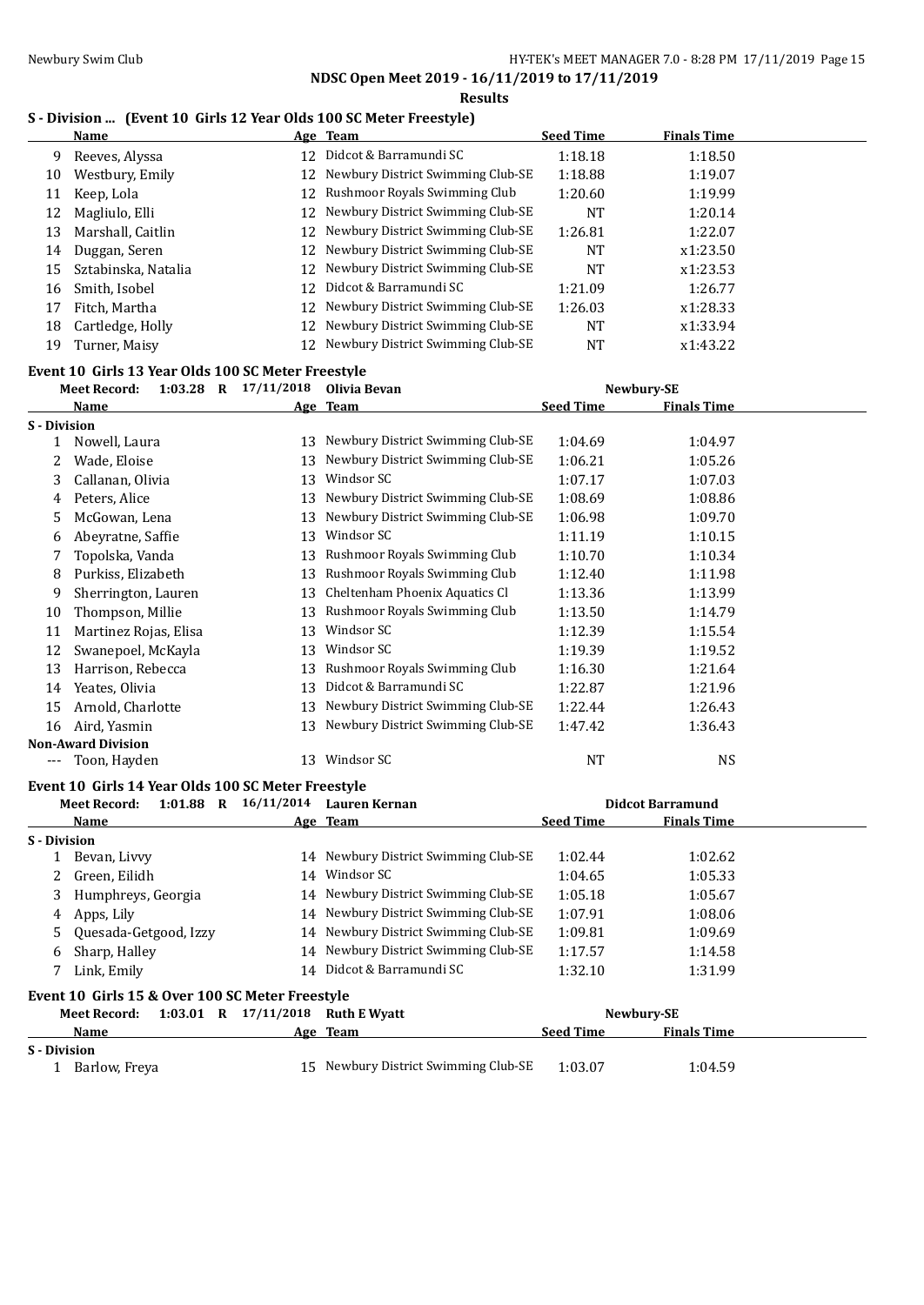# Newbury Swim Club **HY-TEK's MEET MANAGER 7.0 - 8:28 PM 17/11/2019** Page 16

**NDSC Open Meet 2019 - 16/11/2019 to 17/11/2019 Results**

## **S - Division ... (Event 10 Girls 15 & Over 100 SC Meter Freestyle)**

|    | Name                    |     | Age Team                             | <b>Seed Time</b> | <b>Finals Time</b> |  |
|----|-------------------------|-----|--------------------------------------|------------------|--------------------|--|
|    | 2 Quesada-Getgood, Lucy |     | 16 Newbury District Swimming Club-SE | 1:05.20          | 1:06.09            |  |
| 3  | Wallis, Viv             |     | 16 Newbury District Swimming Club-SE | 1:08.50          | 1:06.56            |  |
| 4  | Harrison, Rosie         |     | 15 Newbury District Swimming Club-SE | 1:03.54          | 1:07.28            |  |
| 5. | Emberlin, Lucy          |     | 15 Newbury District Swimming Club-SE | 1:08.26          | 1:09.02            |  |
| 6  | McFadden, Niamh         |     | 15 Rushmoor Royals Swimming Club     | 1:08.00          | 1:09.20            |  |
|    | Crane, Elspeth          |     | 15 Newbury District Swimming Club-SE | 1:06.80          | 1:09.40            |  |
| 8  | Delaney, Bethan         |     | 15 Newbury District Swimming Club-SE | 1:08.58          | x1:09.54           |  |
| 9  | Matthews, Imogen        |     | 15 Newbury District Swimming Club-SE | 1:08.39          | x1:11.05           |  |
| 10 | Brown, Rebecca          | 15. | Didcot & Barramundi SC               | 1:10.97          | 1:13.86            |  |
| 11 | Blinco, Elena           | 15. | Slough & Eton Dolphins               | 1:20.83          | 1:18.98            |  |

### **Event 11 Boys 9-10 50 SC Meter Backstroke**

|                     | $\mathbf{R}$<br><b>Meet Record:</b><br>38.28 | 16/11/2014 | <b>Kaleb Fox-Jones</b>            | <b>NDSC</b>      |                    |  |
|---------------------|----------------------------------------------|------------|-----------------------------------|------------------|--------------------|--|
|                     | Name                                         |            | Age Team                          | <b>Seed Time</b> | <b>Finals Time</b> |  |
| <b>S</b> - Division |                                              |            |                                   |                  |                    |  |
|                     | Walshaw, Oscar                               | 10         | Rushmoor Royals Swimming Club     | 40.00            | 39.71              |  |
|                     | Lau, Bryan                                   | 10.        | Newbury District Swimming Club-SE | 40.50            | 40.68              |  |
| 3                   | McFadden, Finian                             | 10.        | Rushmoor Royals Swimming Club     | 43.00            | 43.02              |  |
| 4                   | Gohil, Jay                                   | 10         | Windsor SC                        | 42.54            | 43.50              |  |
| 5.                  | Mottram, Edward                              | 10         | Windsor SC                        | 44.10            | 43.95              |  |
| 6                   | Leach, Daniel                                | 10         | Newbury District Swimming Club-SE | 45.72            | 45.20              |  |
|                     | Edge, Joshua                                 | 10         | Rushmoor Royals Swimming Club     | 46.20            | 45.21              |  |
| 8                   | Grant, Jake                                  | q          | Didcot & Barramundi SC            | NT               | 50.56              |  |
| 9                   | Hancock, Harvey                              | 10         | Didcot & Barramundi SC            | 51.90            | 51.17              |  |
| 10                  | Grayson, Barnaby                             | 10.        | Newbury District Swimming Club-SE | 50.63            | 52.23              |  |
| 11                  | Reeves, Jake                                 | 10         | Didcot & Barramundi SC            | <b>NT</b>        | 1:01.07            |  |
|                     | <b>Non-Award Division</b>                    |            |                                   |                  |                    |  |
| $- - -$             | Dhall, Abinay                                |            | 10 Slough & Eton Dolphins         | 1:20.66          | DQ                 |  |
|                     | 6.4 Did not touch the wall during the turn   |            |                                   |                  |                    |  |
| $---$               | Fitch, Amos                                  | 10         | Newbury District Swimming Club-SE | <b>NT</b>        | DQ                 |  |
|                     | 6.4 Did not touch the wall during the turn   |            |                                   |                  |                    |  |

## **Event 11 Boys 11 Year Olds 50 SC Meter Backstroke**

|              | <b>Meet Record:</b>  | 35.66 | R | 17/11/2013 | <b>Iames McClenn</b>              | <b>MADS</b>      |                    |  |
|--------------|----------------------|-------|---|------------|-----------------------------------|------------------|--------------------|--|
|              | Name                 |       |   |            | Age Team                          | <b>Seed Time</b> | <b>Finals Time</b> |  |
| S - Division |                      |       |   |            |                                   |                  |                    |  |
|              | Charley, Ethan       |       |   |            | Maidenhead Amateur Swimming Cl    | 39.74            | 37.79              |  |
|              | 2 Papworth, Daniel   |       |   |            | 11 Rushmoor Royals Swimming Club  | 39.40            | 38.17              |  |
|              | 3 Cook, Oliver       |       |   |            | Maidenhead Amateur Swimming Cl    | 40.14            | 38.98              |  |
| 4            | Pike, James          |       |   | 11         | Windsor SC                        | 39.17            | 40.21              |  |
|              | 5 Mandal, Oviyan     |       |   | 11         | Slough & Eton Dolphins            | 41.19            | 40.96              |  |
| 6            | Kucharskas, Nicholas |       |   | 11         | Windsor SC                        | 42.07            | 43.65              |  |
|              | Buts, Andrew         |       |   | 11         | Newbury District Swimming Club-SE | 49.00            | 45.08              |  |
| 8            | Howes, Cameron       |       |   |            | Didcot & Barramundi SC            | 51.60            | 47.52              |  |

## **Event 11 Boys 12 Year Olds 50 SC Meter Backstroke**

|              | <b>Meet Record:</b>   |  | 34.39 R 18/11/2012 Ryan Sitton |                                      |                  | <b>Newbury</b>     |  |
|--------------|-----------------------|--|--------------------------------|--------------------------------------|------------------|--------------------|--|
|              | <b>Name</b>           |  |                                | Age Team                             | <b>Seed Time</b> | <b>Finals Time</b> |  |
| S - Division |                       |  |                                |                                      |                  |                    |  |
|              | Emberlin, Christopher |  |                                | 12 Newbury District Swimming Club-SE | 33.87            | 33.48R             |  |
|              | Leach, Jamie          |  |                                | 12 Newbury District Swimming Club-SE | 35.18            | 35.57              |  |
|              | Mottram, Joseph       |  |                                | 12 Windsor SC                        | 37.18            | 36.58              |  |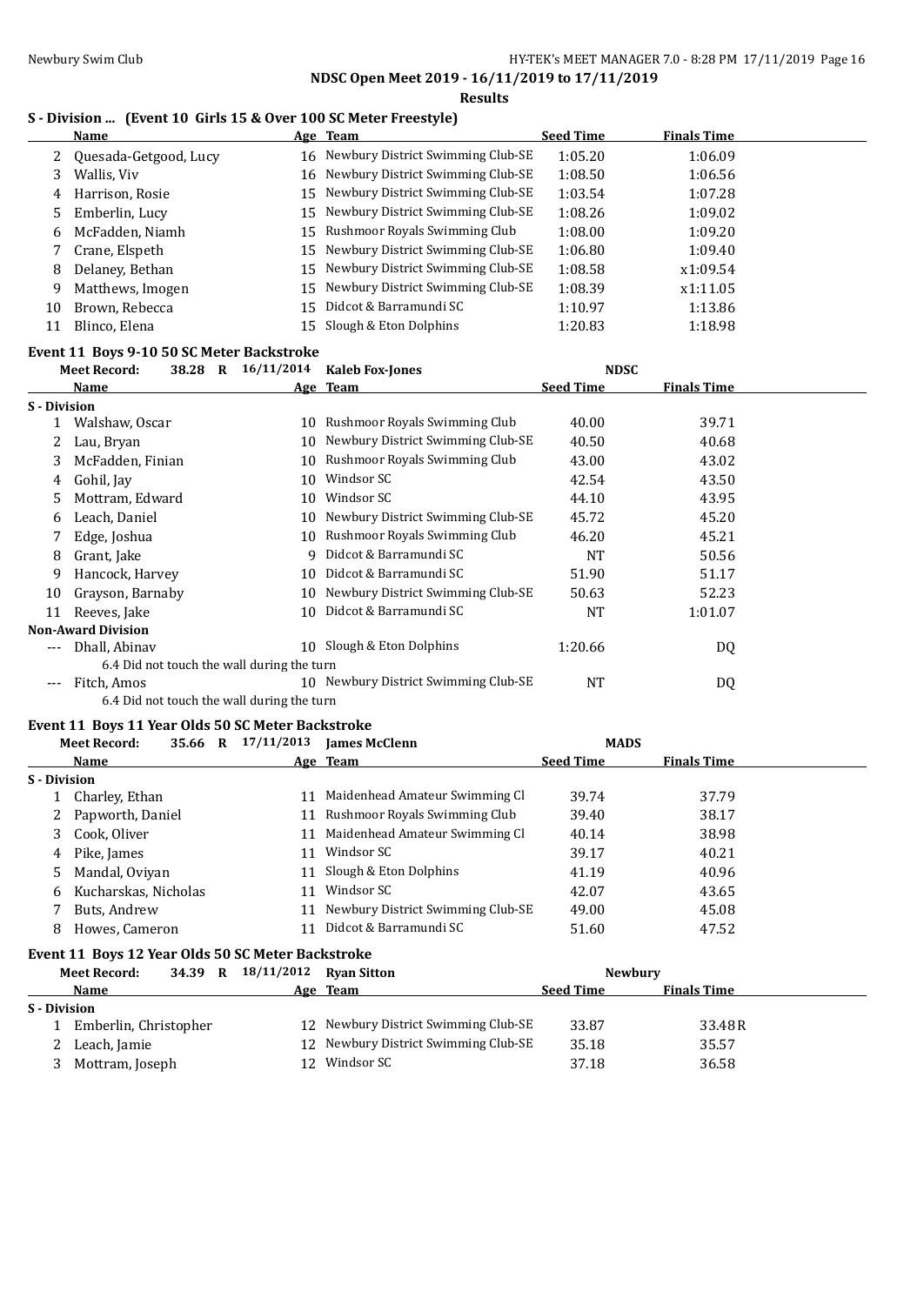### **Results**

## **S - Division ... (Event 11 Boys 12 Year Olds 50 SC Meter Backstroke)**

|                     | Name                      |     | Age Team                                                                           | <b>Seed Time</b> | <b>Finals Time</b> |  |
|---------------------|---------------------------|-----|------------------------------------------------------------------------------------|------------------|--------------------|--|
| 4                   | Sherrington, Kai          |     | 12 Cheltenham Phoenix Aquatics Cl                                                  | 41.26            | 39.92              |  |
|                     | 5 Paul, Kamran            |     | 12 Newbury District Swimming Club-SE                                               | 42.42            | 40.35              |  |
| 6                   | Buckingham, Luke          |     | 12 Rushmoor Royals Swimming Club                                                   | 41.20            | 40.65              |  |
|                     | Leslie, Rory              | 12. | Didcot & Barramundi SC                                                             | 44.50            | 41.69              |  |
| 8                   | Supov, Anton              |     | 12 Maidenhead Amateur Swimming Cl                                                  | 40.19            | 42.12              |  |
| 9                   | Narayanan, Yuvaa          |     | 12 Newbury District Swimming Club-SE                                               | 44.11            | 44.62              |  |
| 10                  | Duggan, Edan              |     | 12 Newbury District Swimming Club-SE                                               | 53.50            | 49.96              |  |
| $---$               | Riabyi, Kostia            |     | 12 Newbury District Swimming Club-SE                                               | 35.19            | X34.01             |  |
| $\cdots$            | Middleton, Theo           |     | 12 Bolton SC                                                                       | 39.42            | X38.32             |  |
|                     | <b>Non-Award Division</b> |     |                                                                                    |                  |                    |  |
| $\qquad \qquad - -$ | Carter, Zachary           |     | 12 Newbury District Swimming Club-SE                                               | 55.41            | DQ                 |  |
|                     |                           |     | 6.4 More than one single or double simultaneous arm pull used to initiate the turn |                  |                    |  |

### **Event 11 Boys 13 Year Olds 50 SC Meter Backstroke**

| <b>Meet Record:</b>                               | 32.94 R 17/11/2013 Dominic Ward |                                        | <b>DABS</b>      |                         |  |
|---------------------------------------------------|---------------------------------|----------------------------------------|------------------|-------------------------|--|
| <b>Name</b>                                       |                                 | Age Team                               | <b>Seed Time</b> | <b>Finals Time</b>      |  |
| S - Division                                      |                                 |                                        |                  |                         |  |
| 1 Brandon, Luke                                   |                                 | 13 Newbury District Swimming Club-SE   | 34.92            | 34.06                   |  |
| Mellor, Ollie<br>2                                | 13                              | Rushmoor Royals Swimming Club          | 35.70            | 36.37                   |  |
| Rowe, Elliot<br>3                                 | 13                              | Windsor SC                             | 38.29            | 36.98                   |  |
| Limbu, Yalamber<br>4                              | 13                              | Rushmoor Royals Swimming Club          | 38.00            | 38.00                   |  |
| Owoo, Joshua<br>5                                 | 13                              | Maidenhead Amateur Swimming Cl         | 39.70            | 38.83                   |  |
| Croughan, William<br>6                            | 13                              | Newbury District Swimming Club-SE      | 40.67            | 40.63                   |  |
| Holland, James<br>7                               | 13                              | Newbury District Swimming Club-SE      | 42.48            | 41.25                   |  |
| Tsui, On Bong<br>8                                | 13                              | Didcot & Barramundi SC                 | <b>NT</b>        | 42.46                   |  |
| Event 11 Boys 14 Year Olds 50 SC Meter Backstroke |                                 |                                        |                  |                         |  |
| <b>Meet Record:</b>                               | 31.18 R 16/11/2014 Dominic Ward |                                        |                  | <b>Didcot Barramund</b> |  |
| Name                                              |                                 | Age Team                               | <b>Seed Time</b> | <b>Finals Time</b>      |  |
| S - Division                                      |                                 |                                        |                  |                         |  |
| 1 Ivanescu, Edwin                                 |                                 | 14 Windsor SC                          | 30.97            | 30.85R                  |  |
| Wilks, Aaron<br>2                                 |                                 | 14 Windsor SC                          | 33.63            | 33.90                   |  |
| Shanahan, Archie<br>3                             |                                 | 14 Newbury District Swimming Club-SE   | 36.56            | 35.88                   |  |
| Thrussell, Felix<br>4                             |                                 | 14 Newbury District Swimming Club-SE   | 36.81            | 36.25                   |  |
| Henderson, Isaac<br>5                             |                                 | 14 Cheltenham Phoenix Aquatics Cl      | 37.00            | 36.75                   |  |
| Geater, Aaron<br>6                                |                                 | 14 Newbury District Swimming Club-SE   | 42.06            | 39.56                   |  |
| Event 11 Boys 15 & Over 50 SC Meter Backstroke    |                                 |                                        |                  |                         |  |
| <b>Meet Record:</b>                               | 31.24 R 17/11/2018 Tobias Allen |                                        |                  | Newbury-SE              |  |
| Name                                              |                                 | Age Team                               | <b>Seed Time</b> | <b>Finals Time</b>      |  |
| S - Division                                      |                                 |                                        |                  |                         |  |
| 1 Allen, Tobias                                   |                                 | 17 Newbury District Swimming Club-SE   | 30.72            | 31.15R                  |  |
| Hargreaves, James<br>2                            | 15                              | Windsor SC                             | 34.92            | 34.68                   |  |
| Swanepoel III, Charles<br>3                       |                                 | 16 Windsor SC                          | 35.26            | 36.43                   |  |
| Event 12 Girls 9-10 50 SC Meter Breaststroke      |                                 |                                        |                  |                         |  |
| <b>Meet Record:</b>                               |                                 | 43.59 R 26/11/2017 Harshika Srivastava | <b>NEWS</b>      |                         |  |
| Name                                              |                                 | Age Team                               | <b>Seed Time</b> | <b>Finals Time</b>      |  |
| S - Division                                      |                                 |                                        |                  |                         |  |
| *1<br>Muir, Olive                                 |                                 | 10 Newbury District Swimming Club-SE   | 50.73            | 50.03                   |  |
| Fangli, Anet<br>$*1$                              |                                 | 10 Rushmoor Royals Swimming Club       | 49.30            | 50.03                   |  |
| 3<br>Fox, Ella                                    |                                 | 10 Windsor SC                          | 53.27            | 51.90                   |  |

4 Barlow, Chloe 10 Newbury District Swimming Club-SE 57.76 54.34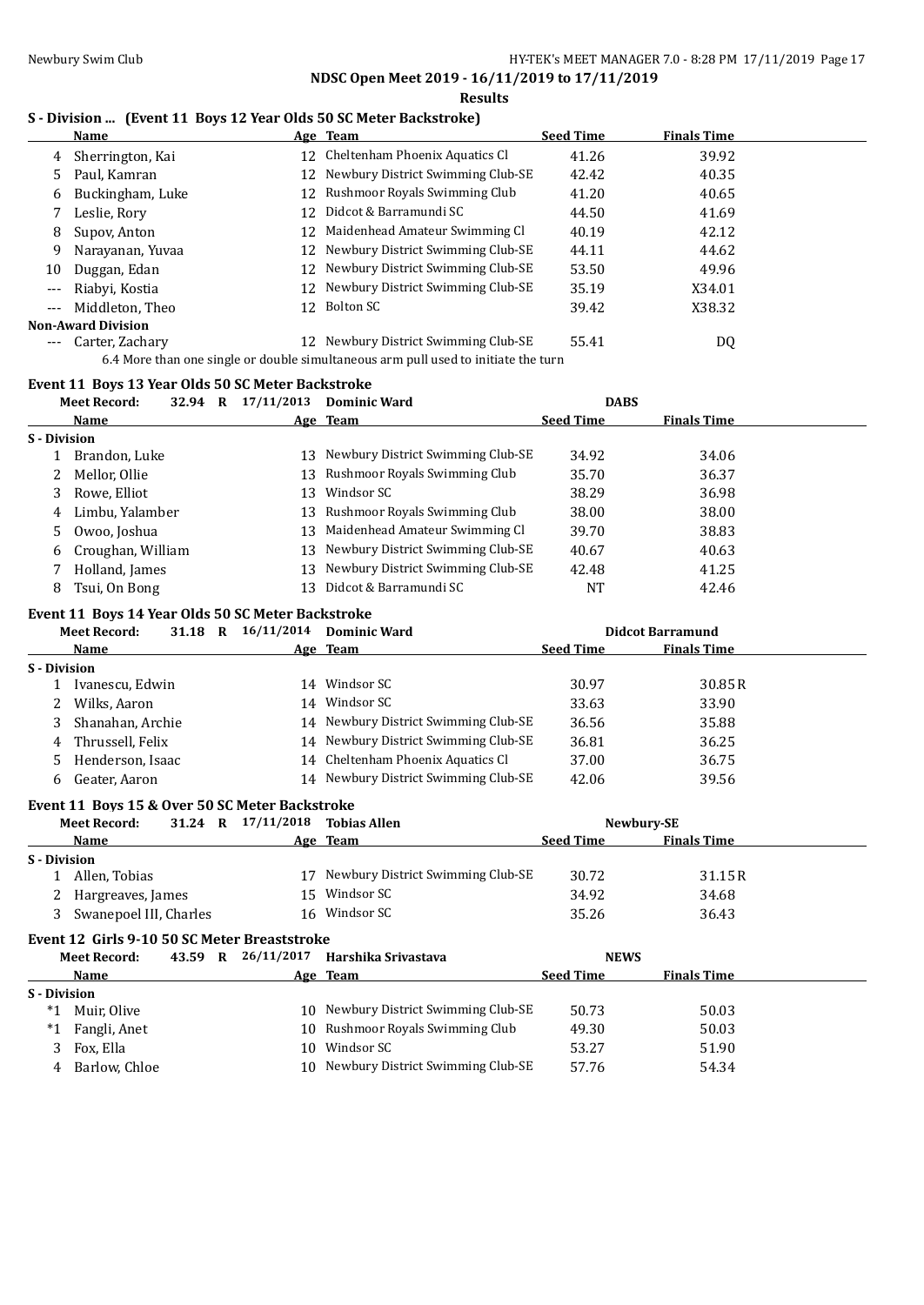## **Results**

## **S - Division ... (Event 12 Girls 9-10 50 SC Meter Breaststroke)**

|                     | <b>Name</b>                                          |                               | Age Team                             | <b>Seed Time</b> | <b>Finals Time</b> |  |
|---------------------|------------------------------------------------------|-------------------------------|--------------------------------------|------------------|--------------------|--|
| 5.                  | Sparks, Hope                                         |                               | 10 Newbury District Swimming Club-SE | 54.01            | 55.50              |  |
| 6                   | Mason, Morgan                                        |                               | 10 Newbury District Swimming Club-SE | NT               | 56.28              |  |
| 7                   | Goodman, Louise                                      |                               | 10 Newbury District Swimming Club-SE | 53.92            | 56.49              |  |
| 8                   | Papworth, Lucy                                       | 9                             | Rushmoor Royals Swimming Club        | 58.70            | 57.59              |  |
|                     | Event 12 Girls 11 Year Olds 50 SC Meter Breaststroke |                               |                                      |                  |                    |  |
|                     | <b>Meet Record:</b>                                  | 41.92 R 26/11/2017 Darcy Hunt |                                      |                  | <b>Basingstoke</b> |  |
|                     | Name                                                 |                               | Age Team                             | <b>Seed Time</b> | <b>Finals Time</b> |  |
| S - Division        |                                                      |                               |                                      |                  |                    |  |
| $\mathbf{1}$        | Kaur Bajwa, Pavleen                                  |                               | 11 Windsor SC                        | 41.61            | 42.24              |  |
| 2                   | Wade, Grace                                          |                               | 11 Newbury District Swimming Club-SE | 45.26            | 46.27              |  |
| 3                   | Capper, Lucy                                         |                               | 11 Didcot & Barramundi SC            | 46.70            | 47.56              |  |
| 4                   | Rowe, Brooke                                         |                               | 11 Windsor SC                        | 49.06            | 48.55              |  |
| 5                   | Seabrook, Amelie                                     |                               | 11 Didcot & Barramundi SC            | 49.71            | 50.31              |  |
| 6                   | Bevan, Charlotte                                     |                               | 11 Newbury District Swimming Club-SE | 52.31            | 51.66              |  |
| 7                   | Magliulo, Adriana                                    |                               | 11 Newbury District Swimming Club-SE | 56.56            | 55.76              |  |
| 8                   | Mitchell, Emma                                       |                               | 11 Didcot & Barramundi SC            | 54.58            | 56.23              |  |
| 9                   | Aird, Camille                                        |                               | 11 Newbury District Swimming Club-SE | 57.05            | 57.04              |  |
| 10                  | Kestell-Cornish, Livy                                |                               | 11 Newbury District Swimming Club-SE | 58.03            | 58.32              |  |
| 11                  | Pujar, Deeksha                                       |                               | 11 Newbury District Swimming Club-SE | 57.12            | 58.36              |  |
| 12                  | Barringer, Felicity                                  |                               | 11 Didcot & Barramundi SC            | 53.14            | 1:02.11            |  |
| 13                  | Martinez Rojas, Irene                                |                               | 11 Windsor SC                        | 1:15.59          | 1:10.93            |  |
|                     | <b>Non-Award Division</b>                            |                               |                                      |                  |                    |  |
| $---$               | Hibberd, Isabella                                    |                               | 11 Windsor SC                        | 43.12            | <b>NS</b>          |  |
| $---$               | Gardner Calle, Julia                                 |                               | 11 Newbury District Swimming Club-SE | 52.42            | <b>NS</b>          |  |
|                     | Event 12 Girls 12 Year Olds 50 SC Meter Breaststroke |                               |                                      |                  |                    |  |
|                     | <b>Meet Record:</b>                                  | 38.06 R 17/11/2018            | <b>Eloise F Wade</b>                 |                  | Newbury-SE         |  |
|                     | Name                                                 |                               | Age Team                             | <b>Seed Time</b> | <b>Finals Time</b> |  |
| S - Division        |                                                      |                               |                                      |                  |                    |  |
| 1                   | Brown, Charlotte                                     |                               |                                      |                  |                    |  |
| 2                   |                                                      |                               | 12 Newbury District Swimming Club-SE | 38.72            | 38.70              |  |
|                     | Totays, Johanna                                      |                               | 12 Windsor SC                        | 44.40            | 42.42              |  |
| 3                   | Fletcher, Caitlin                                    |                               | 12 Rushmoor Royals Swimming Club     | 41.70            | 42.44              |  |
| 4                   | Hooper, Hannah                                       |                               | 12 Rushmoor Royals Swimming Club     | 42.90            | 43.70              |  |
| 5                   | Warnes, Holly                                        |                               | 12 Rushmoor Royals Swimming Club     | 42.60            | 44.28              |  |
| 6                   | Shanahan, Aoife                                      |                               | 12 Newbury District Swimming Club-SE | 45.18            | 45.07              |  |
| 7                   | Reeves, Alyssa                                       |                               | 12 Didcot & Barramundi SC            | 43.25            | 45.83              |  |
| 8                   | Roke, Emily                                          |                               | 12 Rushmoor Rovals Swimming Club     | 48.00            | 47.05              |  |
| 9                   | Keep, Lola                                           |                               | 12 Rushmoor Royals Swimming Club     | 49.10            | 47.81              |  |
| 10                  | Duggan, Seren                                        |                               | 12 Newbury District Swimming Club-SE | 52.89            | 49.46              |  |
| 11                  | Sztabinska, Natalia                                  |                               | 12 Newbury District Swimming Club-SE | 50.61            | 49.50              |  |
| 12                  | Cartledge, Holly                                     |                               | 12 Newbury District Swimming Club-SE | 1:00.37          | 52.93              |  |
| 13                  | Marshall, Caitlin                                    |                               | 12 Newbury District Swimming Club-SE | 54.78            | 53.24              |  |
| 14                  |                                                      |                               | 12 Newbury District Swimming Club-SE | 51.88            | x53.59             |  |
| 15                  | Fitch, Martha                                        | 12                            | Newbury District Swimming Club-SE    | 57.69            | x54.92             |  |
| 16                  | Magliulo, Elli                                       | 12                            | Newbury District Swimming Club-SE    | 55.00            | x55.63             |  |
|                     | Johnson-Booth, Felicity                              |                               |                                      |                  |                    |  |
|                     | Event 12 Girls 13 Year Olds 50 SC Meter Breaststroke |                               |                                      |                  |                    |  |
|                     | <b>Meet Record:</b>                                  | 38.83 R 17/11/2018            | Olivia Bevan                         |                  | Newbury-SE         |  |
|                     | Name                                                 |                               | Age Team                             | <b>Seed Time</b> | <b>Finals Time</b> |  |
| <b>S</b> - Division | 1 Wade, Eloise                                       |                               | 13 Newbury District Swimming Club-SE | 36.58            | 36.76R             |  |